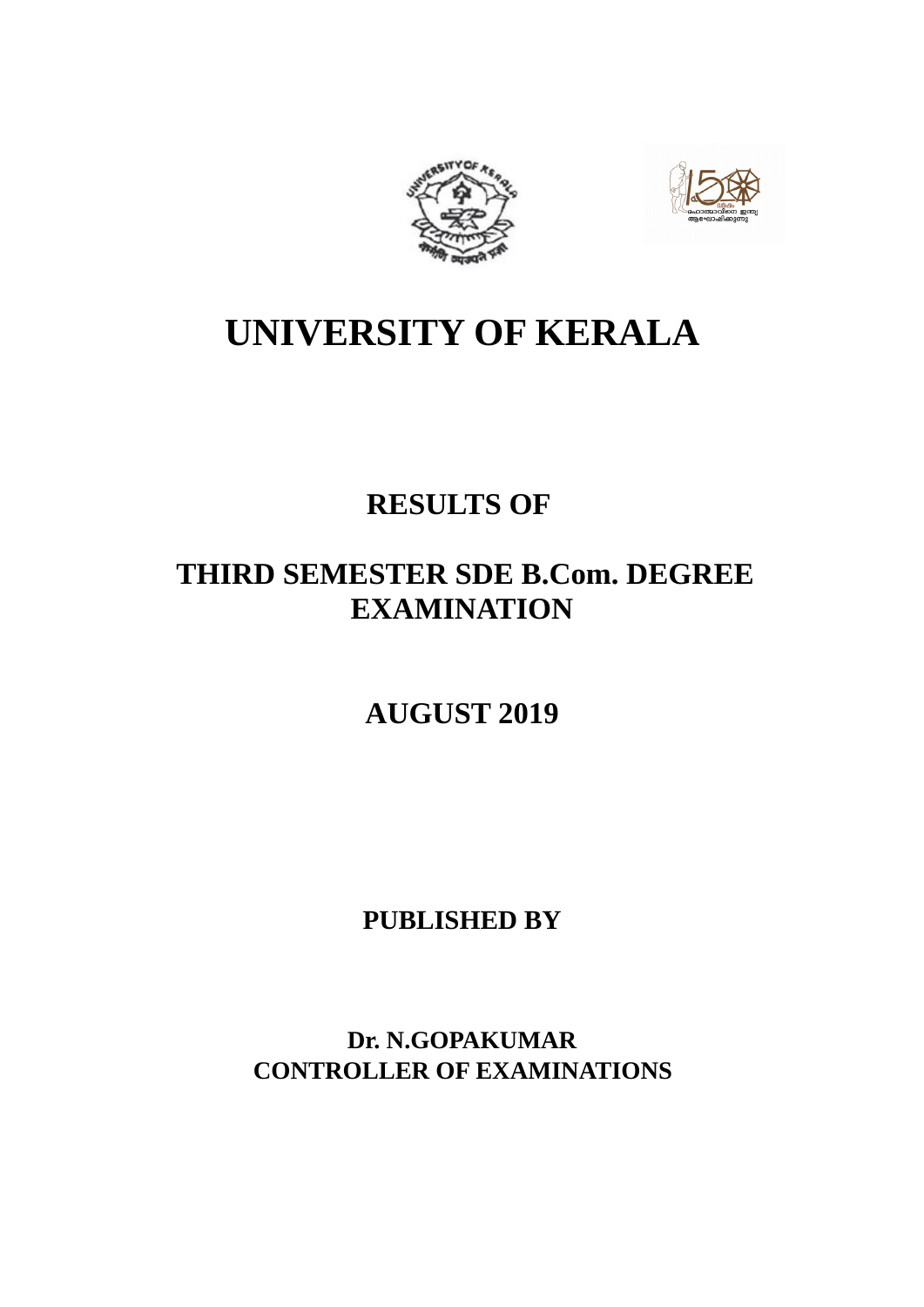### **Not to be Published before 03.07.2020**





## UNIVERSITY OF KERALA **NOTIFICATION**

Results of Third Semester SDE B.Com. Degree Examination of August 2019

- 1. The following is the Provisional list of Register Numbers of successful candidates for Third Semester SDE B.Com. Degree Examination of August 2019.
- 2. The result of the candidate who are reported for Suspected Malpractice are withheld.
- 3. For the successful completion of a semester a student has to score a minimum SCPA of 4.00 (E Grade). A minimum of 40% of marks (E Grade) is required for passing a course.
- 4. The last date for applying revaluation and scrutiny is 13.07.2020. Candidates should make use of draft marklist available in the university website for applying for revaluation and scrutiny. **Application for revaluation and scrutiny should be submitted through ONLINE only**.

 **sd/- Dr. N.GOPAKUMAR Controller of Examinations**

University Buildings, Thiruvananthapuram Dated: 03.07.2020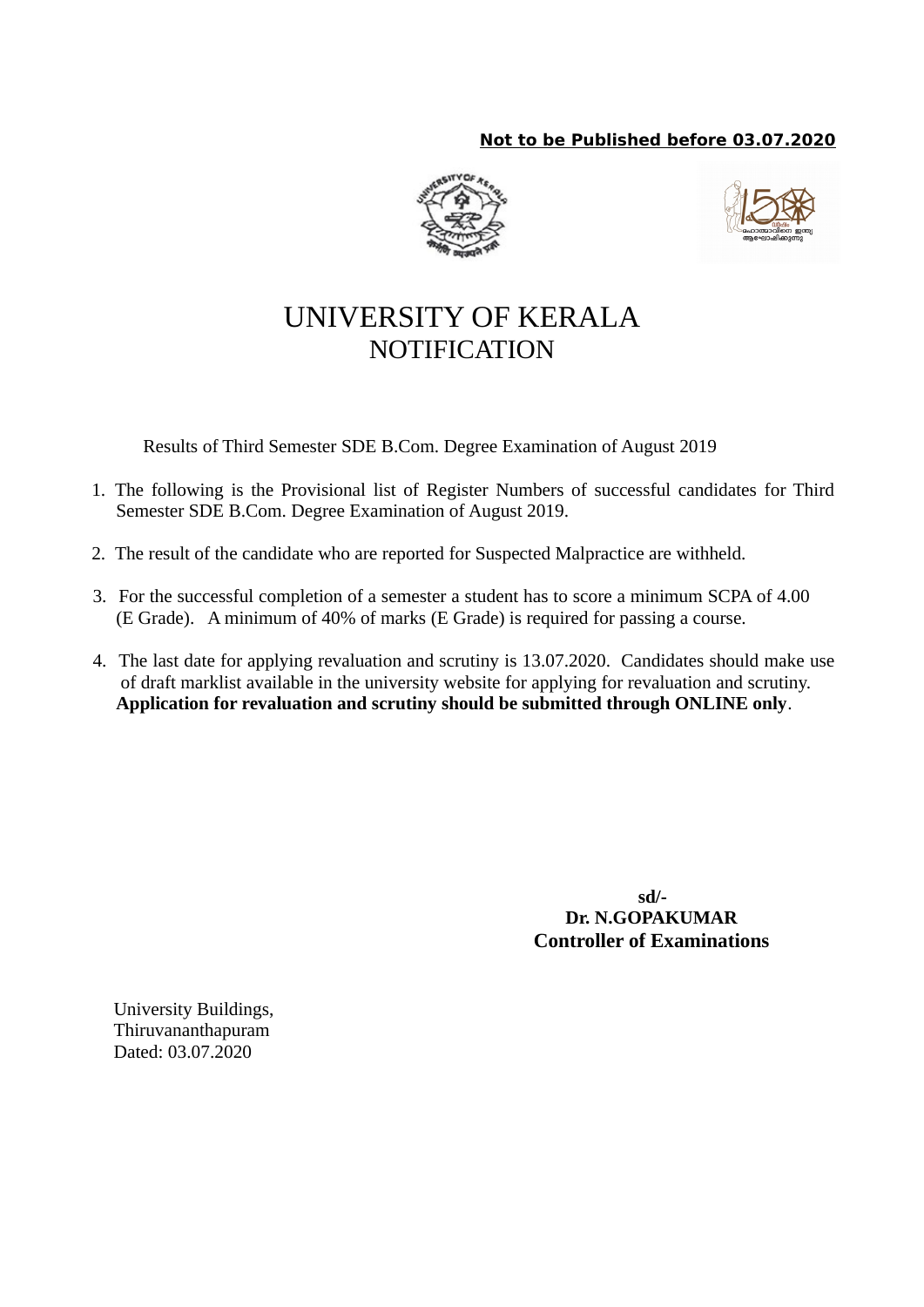



## **UNIVERSITY OF KERALA**

ED XVIII/2020 Thiruvananthapuram Dated: 03.07.2020

### **SYNDICATE-IN-CIRCULATION**

The results of Third Semester SDE B.Com Degree Examination of August 2019 as declared by the respective Board of Examiners are given below:-

| Name of the Examination                                       | Programme                                           | Total No.<br>Of<br>Candidates<br>Registered | Total No. Of<br>Candidates<br>Appeared | Passed | $%$ of<br>Pass |
|---------------------------------------------------------------|-----------------------------------------------------|---------------------------------------------|----------------------------------------|--------|----------------|
|                                                               | B.Com.<br>(Elective Course-Computer<br>Application) | 383                                         | 359                                    | 112    | 31.2%          |
| Third Semester SDE B.Com<br>Degree Examination<br>August 2019 | B.Com.<br>(Elective Course-Co-operation)            | 1768                                        | 1704                                   | 678    | 39.79%         |
|                                                               | B.Com.<br>(Elective Course-Finance)                 | 1212                                        | 1146                                   | 463    | 40.4%          |

The result may be approved. It is proposed to publish the result on 03.07.2020

**sd/- Dr. N.GOPAKUMAR Controller of Examination**

To

- 1. The Director,SDE,University of Kerala
- 2. EJ III
- 3. PRO
- 4. Enquiry
- 5. KUCC
- 6. Cash Counter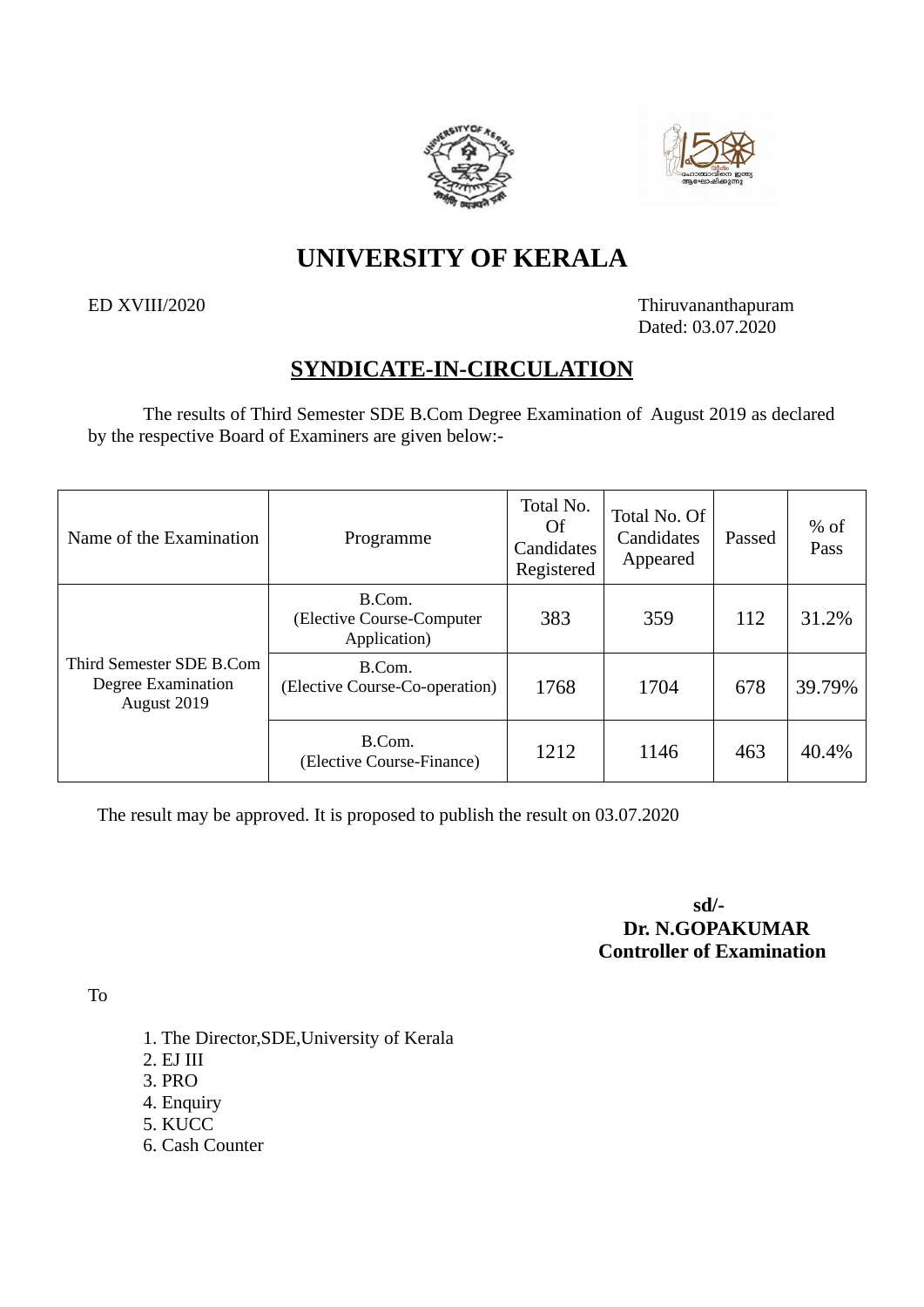### **College Code:02**

## **Govt. Sanskrit College, Thiruvananathapuram**

| <b>B.Com-(Computer Application) (816)</b> |                              |                                        |                   |                              |
|-------------------------------------------|------------------------------|----------------------------------------|-------------------|------------------------------|
| <b>ALL PASS</b>                           |                              |                                        |                   |                              |
| No Eligible Students                      |                              |                                        |                   |                              |
| PASSED IN PARTS                           |                              |                                        |                   |                              |
| 816171341(6,7)                            | 1437(5,6,7)                  | 1444(3,5,7)                            | 1452(2,3,4,5,6,7) |                              |
| <b>B.Com-Co-operation(Elective) (852)</b> |                              |                                        |                   |                              |
| <b>ALL PASS</b>                           |                              |                                        |                   |                              |
| 852171084(5.76 D)                         | $1431(6.37 \text{ C})$       | 1823(6.24 C)                           | 2044(5.44 D)      | 2093(6.44 C)                 |
| 2097(6.13 C)                              | 2100(6.0 D)                  | 2142(6.61 C)                           | 2439(7.72 B)      | 2451(6.07 C)                 |
| 2488(5.46 D)                              | 2497(5.4D)                   | 2503(5.69 D)                           | 2506(5.22 D)      | 2513(4.68 E)                 |
| 2524(7.11 B)                              | 2545(5.82 D)                 | 2546(5.23 D)                           | 2574(5.1 D)       | 2991(5.78 D)                 |
| 3026(5.65 D)                              | 3050(4.97 E)                 | 3051(5.6 D)                            | 3053(5.56 D)      |                              |
| PASSED IN PARTS                           |                              |                                        |                   |                              |
| 852171515(1,5,6)                          | 1519(3,5)                    | 1521(3)                                | 1564(1,2,3,5,6)   | 1727(1,3,5,6)                |
| 2092(1,3,5)                               | 2211(1,2,3,4,6)              | 2450(1,5,6)                            | 2459(3,5)         | 2471(5)                      |
| 2482(1,3,5,6)                             | 2490(1,3,5,6)                | 2514(1,2,3,5,6)                        | 2534(5)           | 2536(1,2,3)                  |
| 2543(1,3,5,6)                             | 2554(3,5,6)                  | 2557(5)                                | 2595(1,5,6)       | 2820(2,3,4,5,6)              |
| 2846(5)                                   | 2920(1,5,6)                  | 2951(1,3,5,6)                          | 2977(2,3,4,5,6)   | 2986(3)                      |
| 3043(1,2)                                 | 3089(5)                      | 3090(5)                                |                   |                              |
| <b>B.Com-.</b> (866)                      |                              |                                        |                   |                              |
| <b>ALL PASS</b>                           |                              |                                        |                   |                              |
| 866171021(5.47 D)                         | 1027(5.95 D)                 | $1032(6.46 \text{ C})$<br>1367(4.95 E) | 1038(5.1 D)       | 1092(5.34 D)                 |
| 1096(4.8 E)                               | 1241(5.31 D)                 |                                        | 1392(4.82 E)      | 1459(5.37 D)                 |
| 1462(5.21 D)                              | 1464(5.06 D)                 | 1484(4.93 E)                           | 1488(6.85 C)      | 1493(5.24 D)                 |
| 1494(6.62 C)                              | 1497(5.61 D)                 | 1515(4.74 E)                           | 1585(4.76 E)      | 1593(5.76 D)                 |
| 1594(6.24 C)                              | 1596(4.84 E)                 | 1602(5.47 D)                           | 1603(5.93 D)      | 1606(5.1 D)                  |
| 1615(4.82 E)                              | 1636(5.67 D)                 | 1639(5.48 D)                           | 1642(6.27 C)      | 1643(4.99 E)                 |
| 1651(5.62 D)                              | $1652(6.33 \text{ C})$       | 1655(6.24 C)                           | 1659(5.88 D)      | 1660(4.95 E)                 |
| 1662(4.97 E)                              | 1668(5.72 D)                 | 1687(5.19 D)                           | 1692(6.15 C)      | 1694(6.49 C)                 |
| 1697(5.34 D)                              | 1701(5.55 D)                 | 1711(6.55 C)                           | 1759(5.83 D)      | 1789(5.77 D)                 |
| 1808(6.39 C)                              | 1811(6.9 C)                  | 1943(6.7 C)                            | 1945(6.29 C)      | 1952(5.13 D)                 |
| 1958(5.2 D)                               | 1979(4.77 E)                 | 1981(5.66 D)                           | 1987(5.88 D)      | 2000(5.47 D)                 |
| 2001(5.4 D)                               | 2007(5.8 D)                  | 2009(6.52 C)                           | 2013(5.3 D)       | 2015(5.33 D)                 |
| 2051(5.73 D)                              | 2052(6.14 C)                 | 2110(5.53 D)                           | 2145(6.7 C)       | 2218(5.14 D)                 |
| 2252(5.54 D)                              | 2281(5.77 D)                 | 2286(5.22 D)                           | 2313(4.83 E)      | 2373(5.19 D)                 |
| 2388(5.37 D)                              | 2422(6.0 D)                  | 2426(6.31 C)                           | 2427(5.98 D)      | 2435(5.51 D)                 |
| 2439(5.79 D)                              | 2505(6.43 C)                 | 2511(5.81 D)                           | 2517(4.92 E)      | 2524(6.67 C)                 |
| 2559(6.1 C)                               | 2563(4.94 E)                 | 2577(4.93 E)                           | 2590(4.89 E)      | 2598(6.8 C)                  |
| 2617(5.6 D)                               | 2643(5.63 D)                 | 2644(5.34 D)                           | 2674(5.56 D)      | 2675(4.68 E)                 |
| 2771(5.69 D)                              | 2801(5.45 D)                 | 2824(5.71 D)                           | 2846(4.47 E)      | 2865(6.55 C)<br>2966(4.93 E) |
| 2871(5.48 D)<br>2972(4.98 E)              | 2895(6.25 C)<br>3036(5.47 D) | 2914(5.61 D)<br>3042(4.98 E)           | 2930(6.78 C)      |                              |
|                                           |                              |                                        |                   |                              |
| PASSED IN PARTS<br>866171029(1,5,6)       | 1205(1,5)                    | 1381(1,3,5)                            | 1385(1,3,4,5,6)   | 1386(5)                      |
| 1388(1,2,3,5)                             | 1437(5)                      | 1456(2,3,5)                            | 1458(5)           | 1463(5)                      |
| 1465(1,5)                                 | 1466(1,3,4,5)                | 1471(1,2,5)                            | 1472(1)           | 1474(2,3,4,5,6)              |
| 1479(5)                                   | 1481(1,3,5)                  | 1489(1,2,3,5)                          | 1516(1,5)         | 1531(2,3,4,5,6)              |
| 1533(1,2,3,4,5)                           | 1538(1,2)                    | 1552(1,4,5)                            | 1605(1,3,5,6)     | 1607(1,3,5,6)                |
| 1619(2,3,4,5,6)                           | 1620(5)                      | 1626(5)                                | 1637(1,3,4,5,6)   | 1640(2,3,4,5,6)              |
| 1657(1,2,3,5,6)                           | 1665(3,5,6)                  | 1690(1,5)                              | 1693(1,3,4,5,6)   | 1699(1,3,5)                  |
| 1712(1,3,4,5)                             | 1725(1,3,5,6)                | 1726(5)                                | 1729(1,5)         | 1760(1,3,5)                  |
| 1800(3,5,6)                               | 1803(1,3,5,6)                | 1819(3,5,6)                            | 1826(1,3,5,6)     | 1896(1,3,5,6)                |
| 1897(1,2,3,5,6)                           | 1926(1,2,3,5)                | 1949(1,5)                              | 1955(1,2,3,5,6)   | 1965(1,3,5)                  |
| 1967(1,3,5,6)                             | 1977(1,3,5,6)                | 1999(1,3)                              | 2006(1,3,5,6)     | 2010(1,3,5,6)                |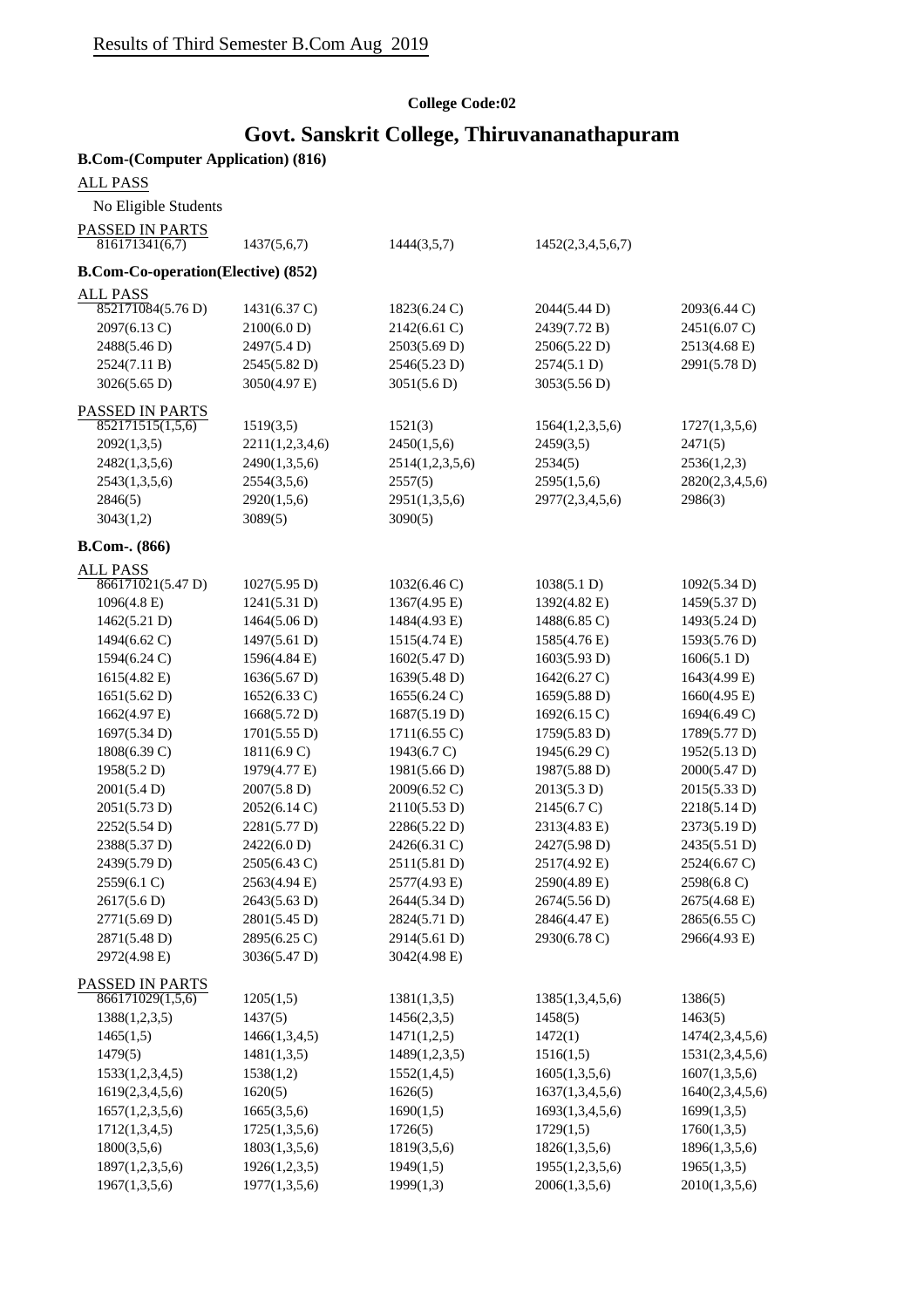| 2034(1,3,4,5)<br>2105(3,4,5) | 2050(1,3,5,6)<br>2138(3.5) |
|------------------------------|----------------------------|
|                              |                            |
|                              |                            |
| 2371(2,3,4,5,6)              | 2380(3.5)                  |
| 2467(5)                      | 2470(1,2,3,5)              |
| 2513(1,5)                    | 2543(3,5,6)                |
| 2612(1,3,5)                  | 2614(1,2,3,5,6)            |
| 2808(2)                      | 2850(1,2,3,5)              |
| 2968(1,3,5,6)                | 2973(1)                    |
|                              |                            |
|                              |                            |

**College Code:04**

## **College for Women, Thiruvananthapuram**

### **B.Com-(Computer Application) (816)**

| <b>ALL PASS</b>                           |                        |                       |                 |                 |
|-------------------------------------------|------------------------|-----------------------|-----------------|-----------------|
| $816171158(6.06 \text{ C})$               | 1374(5.59 D)           | 1471(5.77 D)          |                 |                 |
| PASSED IN PARTS                           |                        |                       |                 |                 |
| 816171209(2,3,4,5,6,7)                    | 1361(7)                | 1490(1,2,3,4,5,6)     |                 |                 |
| <b>B.Com-Co-operation(Elective) (852)</b> |                        |                       |                 |                 |
| <b>ALL PASS</b>                           |                        |                       |                 |                 |
| 852171447(4.83 E)                         | $1567(6.53 \text{ C})$ | $1737(6.4 \text{ C})$ | 1756(5.55 D)    | 1758(5.38 D)    |
| 1759(5.5 D)                               | 1760(5.99 D)           | 1761(5.91 D)          | 1763(5.71 D)    | 1765(5.17 D)    |
| 1804(6.27 C)                              | 1811(5.08 D)           | 1831(5.93 D)          | 1834(6.32 C)    | 1839(5.07 D)    |
| 1843(6.25 C)                              | 1848(5.28 D)           | 1850(5.01 D)          | 1856(5.27 D)    | 1866(6.41 C)    |
| 2014(6.17 C)                              | 2081(5.35 D)           | 2404(4.79 E)          | 2474(5.56 D)    | 2476(5.03 D)    |
| 2492(5.28 D)                              | 2515(5.84 D)           | 2531(5.72 D)          | 2540(5.64 D)    | 2550(6.89 C)    |
| 2854(5.24 D)                              | 2998(5.98 D)           | 3032(5.38 D)          | 3059(5.67 D)    | 3075(5.01 D)    |
| 3222(5.48 D)                              | 3223(5.58 D)           |                       |                 |                 |
| PASSED IN PARTS                           |                        |                       |                 |                 |
| 852171046(1,3,5,6)                        | 1543(1,6)              | 1733(1,6)             | 1734(1,4,5,6)   | 1757(2,3,6)     |
| 1832(1,3,5,6)                             | 1840(2,3,4,5,6)        | 1842(2,4,5,6)         | 1845(2,3,4,5,6) | 1849(1,5,6)     |
| 1852(2,3,4,5,6)                           | 1868(1,2,5,6)          | 1870(2)               | 1873(2,4,6)     | 1991(1,4,5,6)   |
| 2440(4,6)                                 | 2458(1,2,4,6)          | 2504(2,3,4,5,6)       | 2542(2,4,6)     | 2592(1,3,5,6)   |
| 2715(1,2,4,5,6)                           | 2950(2,4,6)            | 2976(4,6)             | 3042(6)         | 3067(2,3,4,5,6) |
| 3076(1,2,4,5,6)                           |                        |                       |                 |                 |
| B.Com-. (866)                             |                        |                       |                 |                 |
| <b>ALL PASS</b>                           |                        |                       |                 |                 |
| $866171026(6.96 \text{ C})$               | $1080(6.21)$ C)        | 1081(5.92 D)          | 1082(5.63 D)    | 1083(5.22 D)    |
| 1085(5.71 D)                              | $1091(6.85 \text{ C})$ | 1094(5.8 D)           | 1114(5.36 D)    | 1339(5.0 D)     |
| 1387(5.22 D)                              | 1396(5.02 D)           | 1397(5.94 D)          | 1398(5.46 D)    | 1470(4.91 E)    |
| 1591(5.69 D)                              | 1610(5.54 D)           | 1618(5.75 D)          | 1627(5.81 D)    | 1635(5.65 D)    |
| 1658(6.11 C)                              | 1673(6.03 C)           | 1686(6.28 C)          | 1708(5.71 D)    | 1710(5.19 D)    |
| 1761(7.51 B)                              | 1796(6.04 C)           | 1825(4.67 E)          | 1827(4.93 E)    | 1905(5.45 D)    |
| 1959(6.46 C)                              | 1966(4.71 E)           | 1974(5.34 D)          | 2027(4.57 E)    | 2047(5.47 D)    |
| 2314(4.74 E)                              | 2376(4.82 E)           | 2429(6.39 C)          | 2448(4.68 E)    | 2558(4.93 E)    |
| 2560(4.89 E)                              | 2562(5.31 D)           | 2566(5.21 D)          | 2569(4.93 E)    | 2572(6.02 C)    |
| 2576(6.34 C)                              | 2585(4.89 E)           | 2586(5.5 D)           | 2589(4.75 E)    | 2591(5.4 D)     |
| 2592(5.78 D)                              | 2595(6.0 C)            | 2597(4.31 E)          | 2602(4.64 E)    | 2606(5.82 D)    |
| 2661(5.74 D)                              | 2698(5.43 D)           | 2701(4.67 E)          | 2707(4.89 E)    | 2812(4.42 E)    |
| 2813(6.52 C)                              | 2855(6.49 C)           | 2863(5.91 D)          | 2883(6.49 C)    | 2884(5.24 D)    |
| 2901(6.19 C)                              | 2918(4.84 E)           | 2926(4.68 E)          | 2947(4.6 E)     | 3012(4.72 E)    |
| 3061(6.09 C)                              |                        |                       |                 |                 |
| PASSED IN PARTS                           |                        |                       |                 |                 |
| 866171004(1,2,3,4,5)                      | 1067(2,4,5)            | 1074(1,2,3,4,5)       | 1078(1,2,3,4,5) | 1196(1,2,3,4,5) |
| 1199(2,4,5)                               | 1224(1,2,4)            | 1225(2,3,4,5,6)       | 1251(1,2,4)     | 1316(2)         |
| 1320(4,5)                                 | 1364(1,2,3,4,5)        | 1365(1,2,4,5)         | 1366(2,4)       | 1369(1,2,4)     |
| 1390(1,2,3,4)                             | 1391(1,2,3,4)          | 1395(1,2,4)           | 1439(1,2,4)     | 1440(1,2,4)     |
| 1499(2,4,5)                               | 1623(1,2,3)            | 1625(1,4)             | 1630(1,2,4,5)   | 1641(1,2,4,5)   |
|                                           |                        |                       |                 |                 |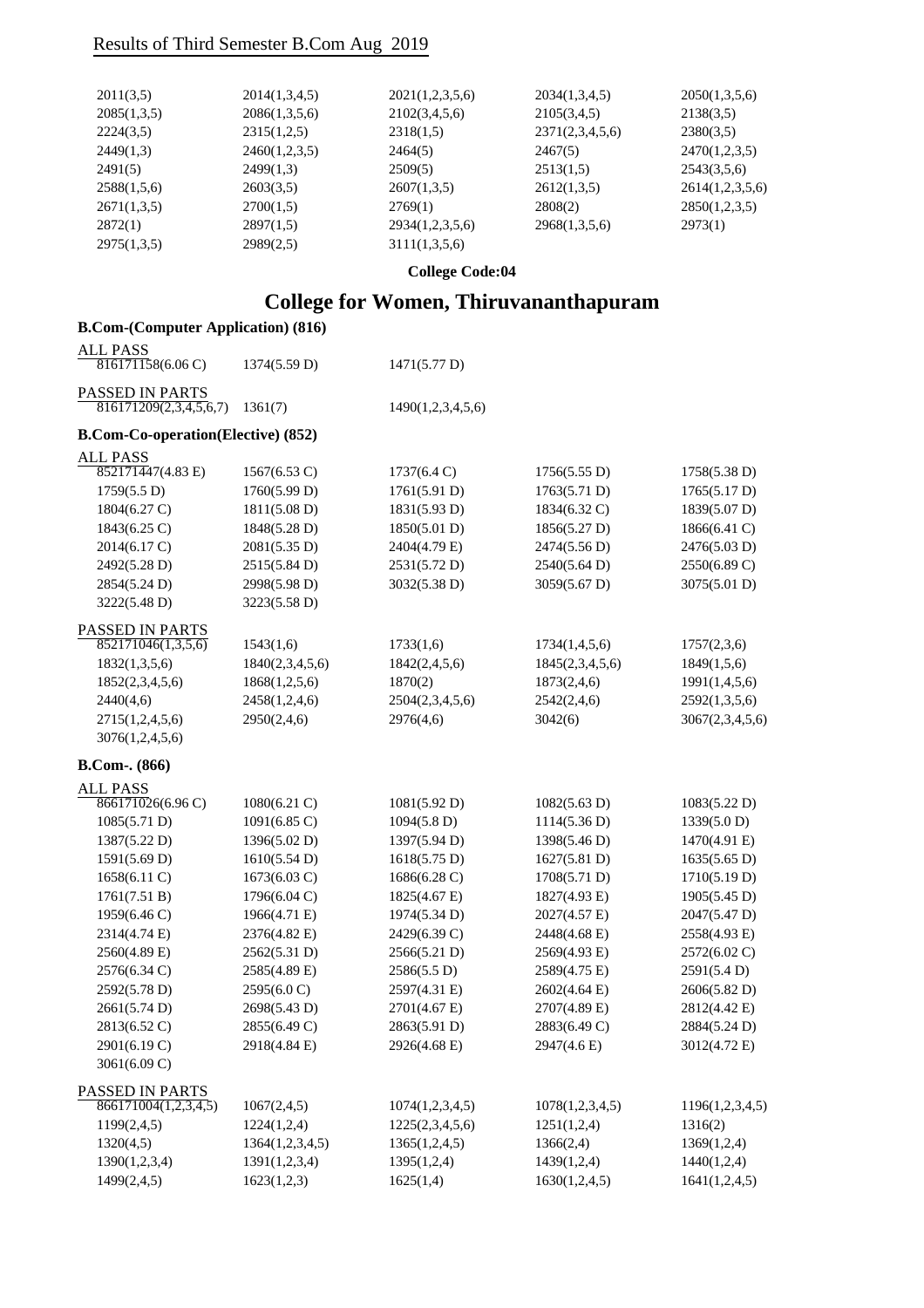| 1649(1,2,3,4,5) | 1698(1,2,3,4,5) | 1730(1,2,3,5)   | 1898(1,3,4,5) | 1904(1,3,4,5)   |
|-----------------|-----------------|-----------------|---------------|-----------------|
| 1909(1,3)       | 1927(1,3,4,5)   | 1934(1,2,3,4,5) | 1941(1,3,4,5) | 2333(2,3,4,5,6) |
| 2334(1,2,3,4,5) | 2367(1,3,4)     | 2370(1,4,5)     | 2416(1,4)     | 2424(1,2,4,5)   |
| 2469(1,3,4,5)   | 2476(1,4,5)     | 2492(1,4)       | 2564(1,4,5)   | 2568(1,4)       |
| 2600(1,5)       | 2604(3,4,5,6)   | 2605(3)         | 2620(3,4,5,6) | 2633(4)         |
| 2690(1,3,4)     | 2853(5)         | 2887(1,3,4,5)   | 2902(3)       | 2932(3,6)       |
| 2943(1,5)       | 2950(1,3)       | 3003(5)         |               |                 |

**College Code:06**

### **M. G. College, Thiruvananthapuram**

| <b>B.Com-(Computer Application) (816)</b>                                           |               |                              |                        |                        |
|-------------------------------------------------------------------------------------|---------------|------------------------------|------------------------|------------------------|
| <b>ALL PASS</b>                                                                     |               |                              |                        |                        |
| No Eligible Students                                                                |               |                              |                        |                        |
| PASSED IN PARTS                                                                     |               |                              |                        |                        |
| 816171307(5,7)                                                                      | 1335(7)       | 1367(1,5,7)                  | 1461(7)                |                        |
| <b>B.Com-Co-operation(Elective) (852)</b>                                           |               |                              |                        |                        |
| <b>ALL PASS</b>                                                                     |               |                              |                        |                        |
| 852171689(4.84 E)                                                                   | 2453(5.76 D)  | 2541(4.31 E)                 | 3111(5.25 D)           |                        |
| PASSED IN PARTS                                                                     |               |                              |                        |                        |
| 852171022(1,3,6)                                                                    | 1514(6)       | 1522(5,6)                    | 1552(1,2,3,5,6)        | 1553(1,3,5,6)          |
| 1554(5)                                                                             | 2008(3,5,6)   | 2454(5,6)                    | 2473(1,2,5,6)          | 2522(1,5,6)            |
| 2528(1,5,6)                                                                         | 2645(5)       | 2677(1,3,4,6)                | 2822(6)                | 3028(1,6)              |
| 3117(3,6)                                                                           | 3285(1,6)     | 3291(6)                      |                        |                        |
| B.Com-. (866)                                                                       |               |                              |                        |                        |
| <b>ALL PASS</b>                                                                     |               |                              |                        |                        |
| 866171143(5.15 D)                                                                   | 1368(4.78 E)  | 1532(4.64 E)                 | $1661(4.43 \text{ E})$ | $1931(6.43 \text{ C})$ |
| 1983(4.64 E)                                                                        | 2458(6.83 C)  | 2515(5.17 D)                 | 2941(4.69 E)           | 2979(5.34 D)           |
| PASSED IN PARTS                                                                     |               |                              |                        |                        |
| 866171087(1,3,5,6)                                                                  | 1382(1,5)     | 1442(1)                      | 1501(1,2,3,5)          | 1529(1)                |
| 1628(6)                                                                             | 1644(1)       | 1982(5)                      | 2192(1,3,5,6)          | 2229(1,2,3,5)          |
| 2248(5)                                                                             | 2316(1,5,6)   | 2379(2,3,5)                  | 2399(1,2,3)            | 2407(1)                |
| 2452(1,5,6)                                                                         | 2523(1,3,5)   | 2705(4)                      | 2712(6)                | 2803(2,3,4,5,6)        |
| 2892(3,5)                                                                           | 2917(5,6)     | 2936(1,3,5,6)                | 2944(1,2,3)            | 2982(1,5)              |
| 3000(1,5)                                                                           | 3025(1)       |                              |                        |                        |
|                                                                                     |               | <b>College Code:08</b>       |                        |                        |
|                                                                                     |               | S. N. College, Chempazhanthy |                        |                        |
| <b>B.Com-(Computer Application) (816)</b>                                           |               |                              |                        |                        |
| <b>ALL PASS</b>                                                                     |               |                              |                        |                        |
| $\overline{8161712}10(5.73 D)$                                                      | 1362(6.25 C)  | 1486(5.62 D)                 | 1487(5.16 D)           |                        |
| PASSED IN PARTS                                                                     |               |                              |                        |                        |
| 816171029(7)                                                                        | 1186(1)       | 1200(1,2,3,5,7)              | 1235(1,2,3,5,6,7)      | 1285(1)                |
| 1365(1,2,6,7)                                                                       | 1380(1,2,5)   | 1448(1,2,3,4,5,6)            | 1451(1,2,3,4)          | 1466(1,7)              |
| 1484(1,2,3,5,7)                                                                     | 1489(1,2,5,7) | 1544(1,2)                    |                        |                        |
| $\bf{D}$ $\bf{C}$ . $\bf{C}$ . $\bf{C}$ . $\bf{C}$ . $\bf{C}$ . $\bf{C}$ . $\bf{C}$ |               |                              |                        |                        |

#### **B.Com-Co-operation(Elective) (852)**

| ALL PASS               |                        |               |               |                 |
|------------------------|------------------------|---------------|---------------|-----------------|
| 852171231(6.78 C)      | 1451(5.36 D)           | 1455(6.33 C)  | 1482(5.06 D)  | 1483(5.28 D)    |
| 1523(5.41 D)           | $1555(5.67 \text{ D})$ | 1563(5.7 D)   | 1568(5.33 D)  | 1747(7.29 B)    |
| 1750(5.16 D)           | $2253(6.0 \text{ C})$  | 2418(6.7 C)   | 2500(5.41 D)  | 2509(5.71 D)    |
| 3054(5.79 D)           | 3109(5.86 D)           | 3148(5.25 D)  | 3149(5.29 D)  |                 |
| <b>PASSED IN PARTS</b> |                        |               |               |                 |
| 852171032(4,6)         | 1086(6)                | 1452(1,2,5,6) | 1497(6)       | 1556(1)         |
| 1559(1,5)              | 1561(6)                | 1650(1,3,5,6) | 1748(2,3,4,6) | 1749(4,6)       |
| 1808(1,2)              | 1976(2)                | 1977(2,5,6)   | 2129(5,6)     | 2467(1,6)       |
| 2470(6)                | 2472(1,5)              | 2484(5,6)     | 2499(6)       | 2507(1,2,3,5,6) |
|                        |                        |               |               |                 |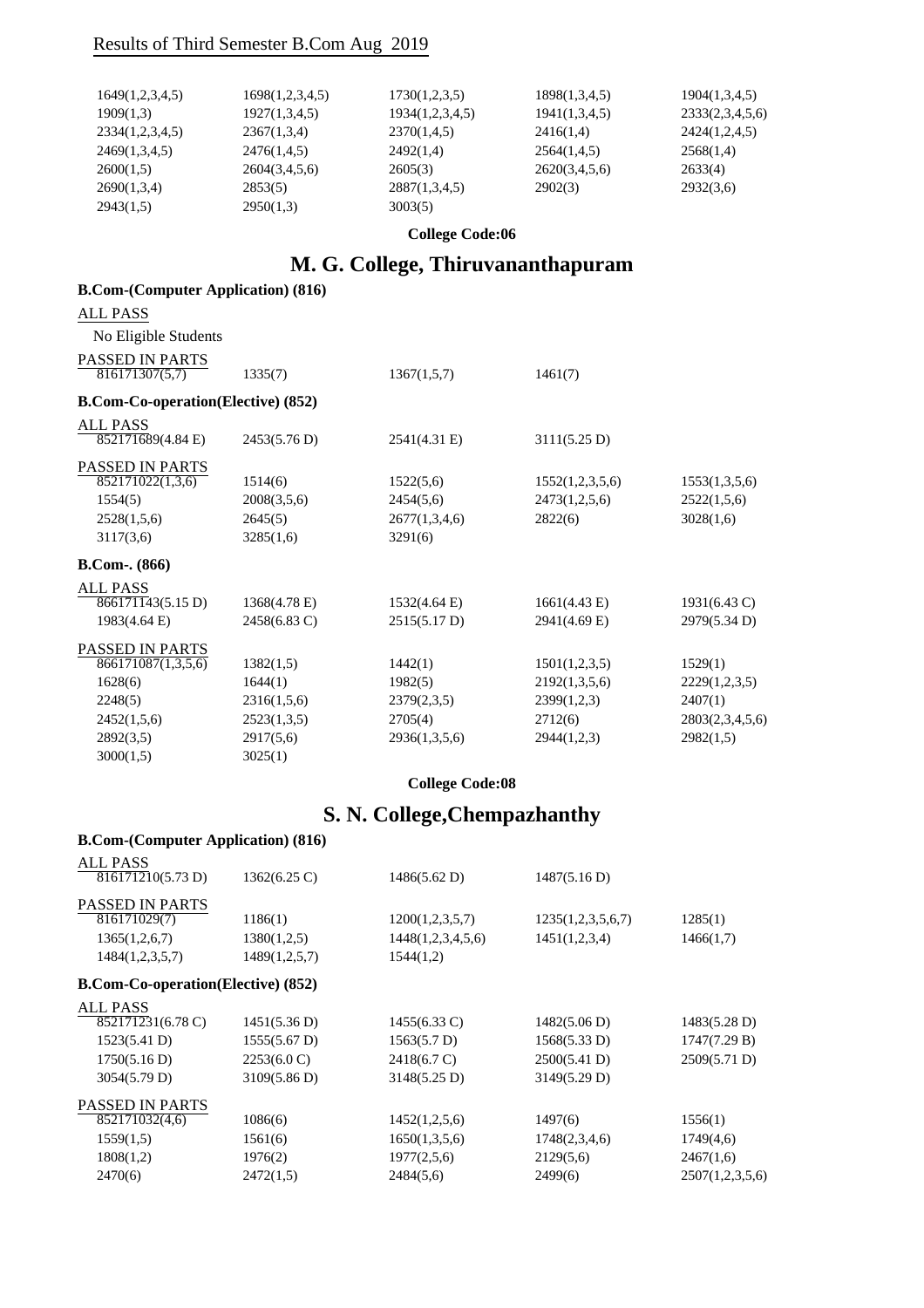| 2511(2,3,4,5,6)        | 2512(5,6)       | 2520(3)                | 2521(3,6)       | 2525(6)                |
|------------------------|-----------------|------------------------|-----------------|------------------------|
| 2532(3,5,6)            | 2537(3,4,5,6)   | 2547(1,2,3,5,6)        | 2594(1,3,5,6)   | 2644(6)                |
| 2816(3,5,6)            | 2833(1,3,6)     | 2924(5,6)              | 2947(1)         | 2971(1,5,6)            |
| 3003(2,3,5,6)          | 3048(2,3,5,6)   | 3068(3,5,6)            | 3079(1,5,6)     | 3112(1,5,6)            |
| 3125(5,6)              | 3128(1,3,6)     | 3129(1,3,5,6)          |                 |                        |
| $B. Com-. (866)$       |                 |                        |                 |                        |
| <b>ALL PASS</b>        |                 |                        |                 |                        |
| 866171002(5.13 D)      | 1065(5.83 D)    | $1072(6.45 \text{ C})$ | 1086(5.45 D)    | $1100(6.11)$ C)        |
| 1106(5.56 D)           | 1108(5.98 D)    | $1407(6.55 \text{ C})$ | 1509(5.45 D)    | $1937(6.07 \text{ C})$ |
| 2170(5.73 D)           | 2683(6.73 C)    | 2869(5.95 D)           | 2900(5.45 D)    |                        |
| <b>PASSED IN PARTS</b> |                 |                        |                 |                        |
| 866171036(1,2,3,5)     | 1047(1,2,3,4,5) | 1063(1,2,3,5)          | 1066(1,2)       | 1069(1,2,3,4,5)        |
| 1071(4,5)              | 1075(1,2,3)     | 1088(2,3,4,5,6)        | 1097(1,2,3,4,5) | 1109(1,2,5)            |
| 1133(5)                | 1191(2,3,5)     | 1195(2,3,4,5,6)        | 1198(1,2,5)     | 1203(2)                |
| 1232(2)                | 1248(1,2,3,5)   | 1310(2)                | 1341(1,2,3,5)   | 1347(1,2,3,5)          |
| 1359(2,4,5)            | 1380(5)         | 1383(2,5)              | 1389(2,5)       | 1467(2,3,4,5)          |
| 1511(1,2,3,4,5)        | 1513(1,2,5)     | 1514(1,2,3,4,5)        | 1520(2)         | 1589(1,2,3,5)          |
| 1648(1,2,5)            | 1723(1,2,5)     | 1763(1,2,5)            | 1928(2)         | 1961(1,2,5)            |
| 2418(1,2,5)            | 2459(2,3,5)     | 2490(2,3,4,5,6)        | 2516(2,5)       | 2676(2,3,5)            |
| 2844(1,2,5)            |                 |                        |                 |                        |
|                        |                 |                        |                 |                        |

**College Code:12**

### **St. Xavier's College, Thumba Thiruvananthapuram**

| <b>B.Com-(Computer Application) (816)</b> |                 |                 |                       |                 |
|-------------------------------------------|-----------------|-----------------|-----------------------|-----------------|
| <b>ALL PASS</b>                           |                 |                 |                       |                 |
| No Eligible Students                      |                 |                 |                       |                 |
| PASSED IN PARTS                           |                 |                 |                       |                 |
| No Eligible Students                      |                 |                 |                       |                 |
| <b>B.Com-Co-operation(Elective) (852)</b> |                 |                 |                       |                 |
| <b>ALL PASS</b>                           |                 |                 |                       |                 |
| 852172228(4.95 E)                         | 2419(5.2 D)     | 2591(6.37 C)    | $2689(4.9 \text{ E})$ |                 |
| <b>PASSED IN PARTS</b>                    |                 |                 |                       |                 |
| 852171732(1,3,6)                          | 1853(1,2,3)     | 1874(1,3,5)     | 2636(3)               |                 |
| <b>B.Com-.</b> (866)                      |                 |                 |                       |                 |
| <b>ALL PASS</b>                           |                 |                 |                       |                 |
| 866171064(6.25 C)                         | 1616(5.76 D)    | 1629(5.05 D)    | 1688(5.42 D)          | 1689(6.0 C)     |
| 1709(5.1 D)                               | 1719(5.33 D)    | 1732(5.94 D)    | 1733(6.57 C)          | 1806(4.99 E)    |
| $1812(4.6 \text{ E})$                     | 1921(6.39 C)    | 1947(5.5 D)     | 1964(5.81 D)          | 1996(5.13 D)    |
| 2057(5.34 D)                              | 2111(5.77 D)    | 2115(5.34 D)    | 2150(6.25 C)          | 2326(5.35 D)    |
| 2332(5.34 D)                              | 2436(5.4D)      | 2444(6.36 C)    | 2474(5.69 D)          | 2482(5.58 D)    |
| 2486(6.14 C)                              | 2527(5.02 D)    | 2528(5.27 D)    | 2531(4.97 E)          | 2535(6.05 C)    |
| 2538(5.93 D)                              | 2548(5.61 D)    | 2557(5.9 D)     | 2565(5.11 D)          | 2571(5.21 D)    |
| 2693(5.95 D)                              | 2770(6.75 C)    | 2821(5.2 D)     | 2833(6.31 C)          | 2856(5.37 D)    |
| 2880(6.02 C)                              | 2888(6.01 C)    | 2889(5.15 D)    | 2896(5.13 D)          | 2935(6.38 C)    |
| 2939(4.72 E)                              | 2960(6.07 C)    | 2970(6.6 C)     | 3002(6.37 C)          | 3041(4.5 E)     |
| PASSED IN PARTS                           |                 |                 |                       |                 |
| 866171223(1,5)                            | 1526(3,4,5)     | 1530(3,4,5)     | 1569(1,2,3,4,5)       | 1571(1,2,3,4,5) |
| 1579(1,3)                                 | 1586(1,2,3,4,5) | 1601(1)         | 1608(1,2,3,4,5)       | 1631(3,5)       |
| 1632(1,3,5)                               | 1684(1,2,3,4,5) | 1695(1,2,3,5,6) | 1728(1,2,3,4)         | 1734(2,3,4,5,6) |
| 1774(1,2,3,4,5)                           | 1923(1,2,3,4,5) | 1933(1,2,3,5)   | 1935(1)               | 1942(1,2,3,5)   |
| 1944(1,2,3,4,5)                           | 1948(1,2,3,5)   | 1953(1,3,4,5)   | 1954(5)               | 1963(1,2,3,5)   |
| 2003(5)                                   | 2056(1,2,3,5)   | 2087(1,3,5)     | 2149(1,3)             | 2154(1,2,3,4,5) |
| 2182(1)                                   | 2186(1)         | 2226(2,3,4,5)   | 2312(1,3,4,5)         | 2336(2,5)       |
| 2375(1,2,3,5)                             | 2381(1,2,3,4,5) | 2382(1,2,4,5)   | 2383(5)               | 2387(3,4,5)     |
| 2400(2,5)                                 | 2401(1,3,5)     | 2404(1)         | 2411(4,5)             | 2412(1)         |
| 2420(1)                                   | 2433(1,2,3,4,5) | 2437(1,2,3,4,5) | 2438(2,3,5)           | 2441(1,2,3,5)   |
|                                           |                 |                 |                       |                 |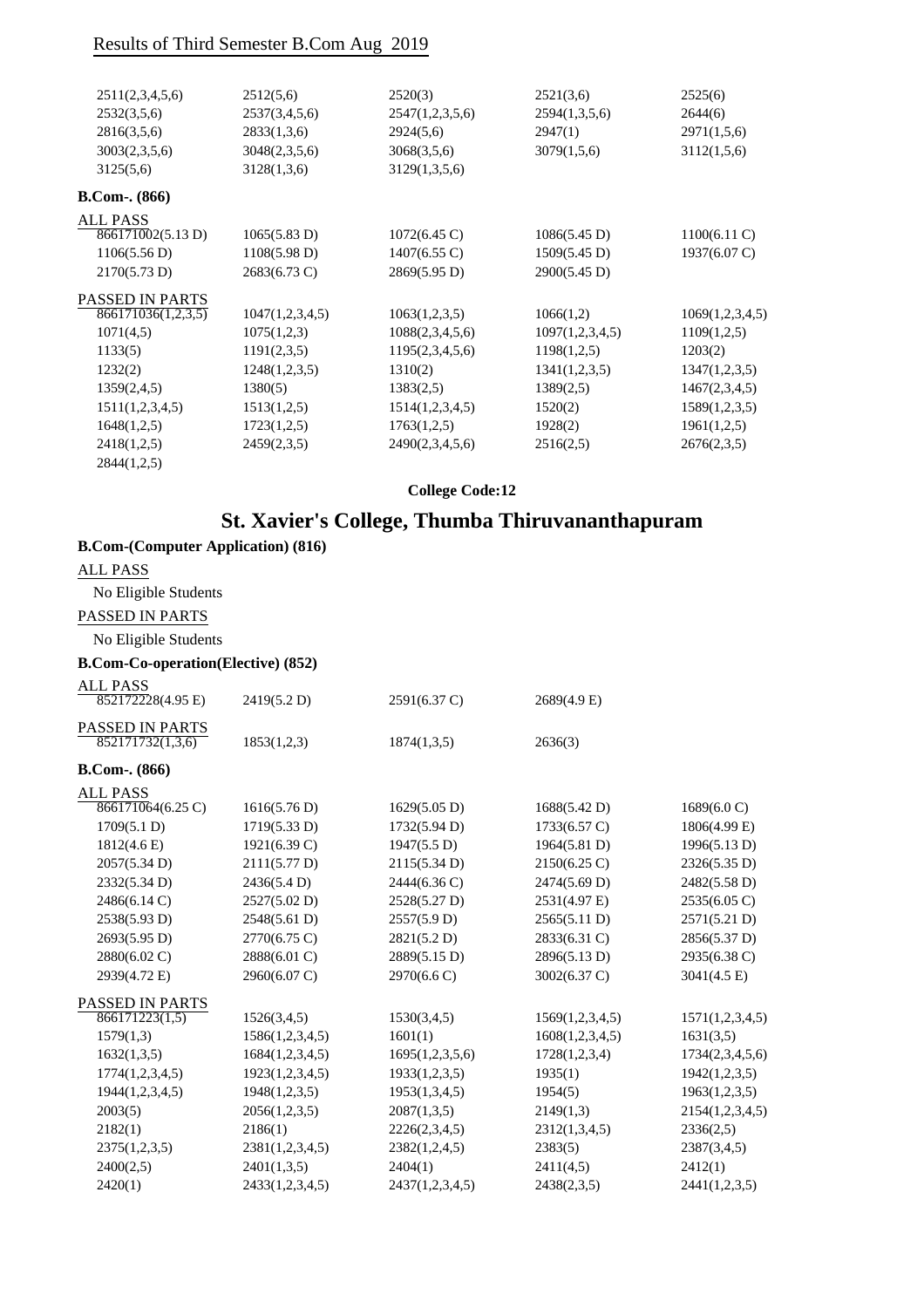| 2442(5)       | 2443(1,2,3,4,5) | 2451(2,3,4,5)   | 2461(1,2,3,4,5) | 2465(1,2,3,4,5) |
|---------------|-----------------|-----------------|-----------------|-----------------|
| 2468(5)       | 2475(3,5)       | 2483(1,2,3,5)   | 2489(1,2,3,4,5) | 2506(1,3,5)     |
| 2507(1,3,5)   | 2508(1,3)       | 2512(3)         | 2518(2,3,4,5,6) | 2525(3,4,5)     |
| 2532(4)       | 2533(1,2,3,4,5) | 2534(1,3,4,5)   | 2536(1,5)       | 2537(1,3,4,5)   |
| 2539(1,3,5)   | 2561(1,2,3,4,5) | 2574(1,4)       | 2578(1)         | 2587(1,2,3)     |
| 2596(1,3,4,5) | 2630(1,2,3,5)   | 2649(1,2,3,4,5) | 2660(1,2,3)     | 2664(1,5)       |
| 2678(1,2,3)   | 2699(1,3)       | 2709(2,3,4,5,6) | 2815(2,3)       | 2822(1,3)       |
| 2823(1)       | 2857(3,4)       | 2858(2,3,4,5)   | 2882(1,2,3,4,5) | 2890(1,3,5)     |
| 2921(1,3)     | 2933(1,2,3)     | 2942(2,3,4,5)   | 2955(1,3,5)     | 2956(2)         |
| 3005(1)       | 3011(1,3,5)     | 3052(1,2,3)     | 3054(1,2,3)     | 3063(1,2,3)     |
|               |                 |                 |                 |                 |

**College Code:13**

### **All Saints' College, Thiruvananthapuram**

#### **B.Com-(Computer Application) (816)**

#### ALL PASS

816171506(5.35 D)

#### PASSED IN PARTS 816171139(3,4,5,6,7)

#### **B.Com-Co-operation(Elective) (852)**

| ALL PASS                               |                        |                        |                        |                        |
|----------------------------------------|------------------------|------------------------|------------------------|------------------------|
| 852171511(4.5 E)                       | 2529(5.49 D)           | 2539(4.76 E)           | 2826(6.19 C)           |                        |
| <b>PASSED IN PARTS</b>                 |                        |                        |                        |                        |
| 852171510(6)                           | 1517(1,4,5,6)          | 2438(4,5,6)            | 2449(3,5,6)            | 2462(2,3,4,5,6)        |
| 2481(2,3,4,5,6)                        | 2508(2,3,4,5,6)        | 2527(2,3,4,5,6)        | 2904(3,5,6)            | 3057(3,4,5,6)          |
| 3254(1,2,3,6)                          |                        |                        |                        |                        |
| $B. Com-. (866)$                       |                        |                        |                        |                        |
| ALL PASS                               |                        |                        |                        |                        |
| $\overline{8661}71003(5.85 \text{ D})$ | $1022(6.24 \text{ C})$ | $1028(4.91)$ E)        | $1030(6.09 \text{ C})$ | 1041(6.14 C)           |
| 1054(5.44 D)                           | 1070(5.12 D)           | $1084(6.47 \text{ C})$ | 1093(5.96 D)           | $1156(4.78 \text{ E})$ |
| $1379(6.58 \text{ C})$                 | 1393(5.45 D)           | 1438(6.77 C)           | 1524(5.25 D)           | $1592(6.0 \text{ C})$  |
| 1614(5.27 D)                           | 1957(5.87 D)           | 1960(5.55 D)           | 2119(5.92 D)           | 2233(7.12 B)           |
| 2234(5.47 D)                           | 2235(6.81 C)           | 2239(5.05 D)           | 2398(6.11 C)           | 2402(5.39 D)           |
| 2403(5.92 D)                           | 2477(5.4 D)            | 2485(5.96 D)           | 2494(5.53 D)           | 2495(5.94 D)           |
| 2594(6.04 C)                           | $2601(6.24 \text{ C})$ | 2804(6.98 C)           | 2852(5.4 D)            | 2854(5.01 D)           |
| 2922(5.73 D)                           |                        |                        |                        |                        |
| <b>PASSED IN PARTS</b>                 |                        |                        |                        |                        |
| 866171370(1,3,5)                       | 1518(3)                | 1528(3,4,5,6)          | 1534(1,3,4)            | 1638(1,3,4,5)          |
| 1950(1,3,4,5,6)                        | 2030(1,3,5)            | 2147(1,5)              | 2190(2,3,4,5,6)        | 2374(2,3,4,5,6)        |

**College Code:15**

2432(1,3,5,6) 2682(1,3,6) 2719(1,3,5,6) 2862(1,3,5,6) 2974(1,3,5,6)

### **N.S.S . Neeramankara,Thiruvananthapuram**

#### **B.Com-(Computer Application) (816)**

| ALL PASS<br>816171249(5.67 D)              | $1400(4.95 \text{ E})$ |               |                        |                        |
|--------------------------------------------|------------------------|---------------|------------------------|------------------------|
| <b>PASSED IN PARTS</b>                     |                        |               |                        |                        |
| No Eligible Students                       |                        |               |                        |                        |
| <b>B.Com-Co-operation</b> (Elective) (852) |                        |               |                        |                        |
| ALL PASS                                   |                        |               |                        |                        |
| 852171025(5.5 D)                           | 1192(5.64 D)           | 1489(5.42 D)  | $1520(6.27 \text{ C})$ | $1525(6.39 \text{ C})$ |
| 1539(5.43 D)                               | 1562(4.96 E)           | 1830(6.07 C)  | $1844(5.84 \text{ D})$ | $1854(5.88 \text{ D})$ |
| $2082(6.89 \text{ C})$                     | $2132(6.57 \text{ C})$ | 2229(5.92 D)  |                        |                        |
| <b>PASSED IN PARTS</b>                     |                        |               |                        |                        |
| 852171076(1,3,5)                           | 1237(4,5)              | 1434(6)       | 1488(1,3,6)            | 1500(1,3,5,6)          |
| 1506(1,5,6)                                | 1512(1,4,6)            | 1516(1,4,5,6) | 1833(1,6)              | 1872(1,2)              |
|                                            |                        |               |                        |                        |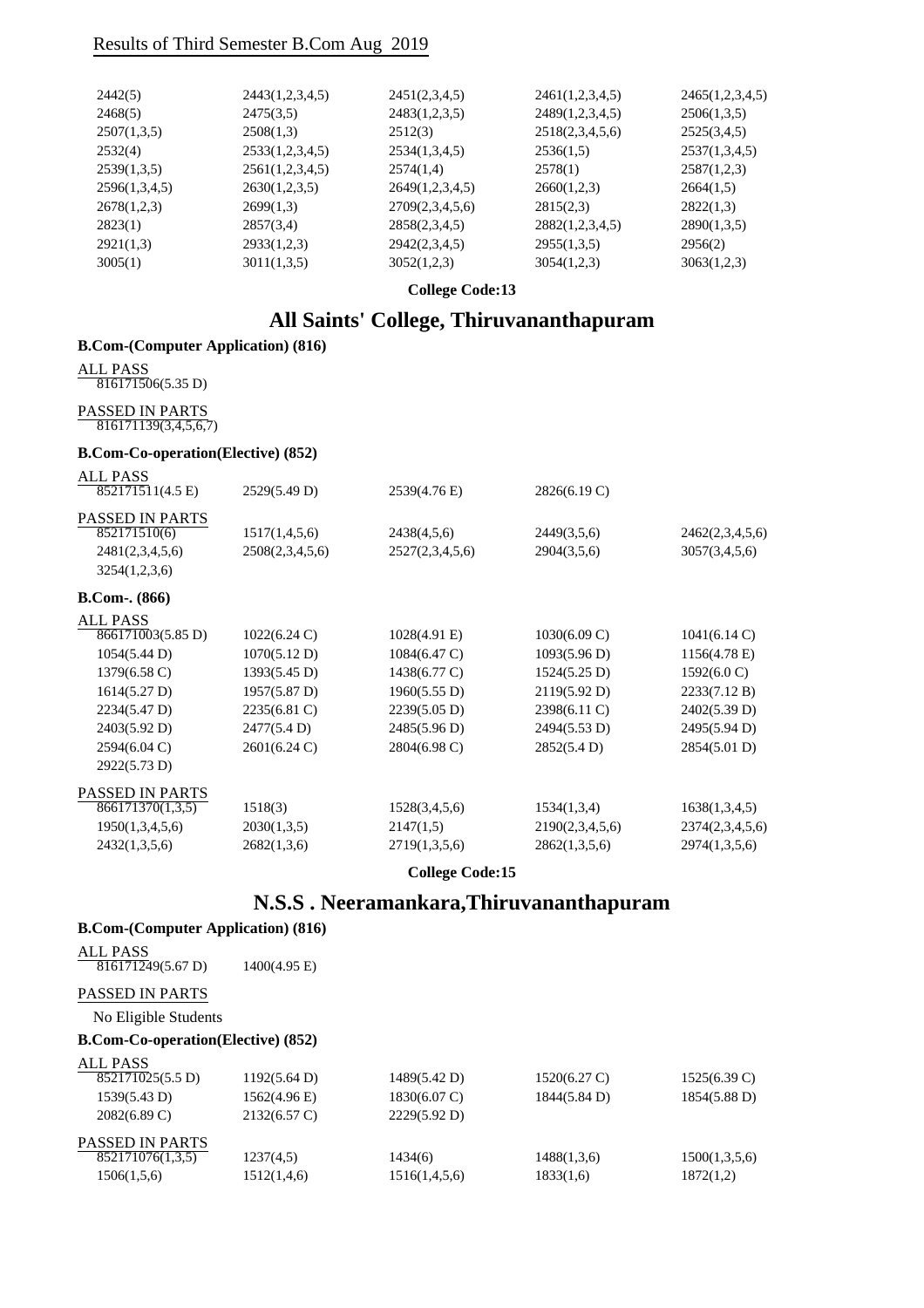| Results of Third Semester B.Com Aug 2019             |                              |                                            |                              |                              |
|------------------------------------------------------|------------------------------|--------------------------------------------|------------------------------|------------------------------|
| 1994(1,2,4,5,6)                                      |                              |                                            |                              |                              |
| $B. Com-. (866)$                                     |                              |                                            |                              |                              |
| <b>ALL PASS</b><br>866171617(5.09 D)                 | 2903(5.39 D)                 | 3049(4.68 E)                               |                              |                              |
| PASSED IN PARTS<br>No Eligible Students              |                              |                                            |                              |                              |
|                                                      |                              | <b>College Code:17</b>                     |                              |                              |
|                                                      |                              |                                            |                              |                              |
|                                                      |                              | V. T. M. N. S. S. College, Dhanuvachapuram |                              |                              |
| <b>B.Com-(Computer Application) (816)</b>            |                              |                                            |                              |                              |
| <b>ALL PASS</b><br>816171373(5.89 D)                 |                              |                                            |                              |                              |
| PASSED IN PARTS<br>816171410(3,5,7)                  |                              |                                            |                              |                              |
| <b>B.Com-Co-operation(Elective) (852)</b>            |                              |                                            |                              |                              |
| <b>ALL PASS</b><br>852171214(7.47 B)<br>3281(5.55 D) | 1682(5.82 D)                 | 2957(6.52 C)                               | $3091(6.41)$ C)              | 3193(5.78 D)                 |
| PASSED IN PARTS<br>852172851(1)                      |                              |                                            |                              |                              |
| $B. Com-. (866)$                                     |                              |                                            |                              |                              |
| <b>ALL PASS</b>                                      |                              |                                            |                              |                              |
| No Eligible Students                                 |                              |                                            |                              |                              |
| PASSED IN PARTS                                      |                              |                                            |                              |                              |
| No Eligible Students                                 |                              |                                            |                              |                              |
|                                                      |                              | <b>College Code:19</b>                     |                              |                              |
|                                                      |                              | Christian College, Kattakkada              |                              |                              |
| <b>B.Com-(Computer Application) (816)</b>            |                              |                                            |                              |                              |
| <b>ALL PASS</b>                                      |                              |                                            |                              |                              |
| No Eligible Students                                 |                              |                                            |                              |                              |
| PASSED IN PARTS                                      |                              |                                            |                              |                              |
| 816171134(1,2,6,7)                                   | 1244(1,2,3,5,7)              |                                            |                              |                              |
| <b>B.Com-Co-operation(Elective) (852)</b>            |                              |                                            |                              |                              |
| <b>ALL PASS</b>                                      |                              |                                            |                              |                              |
| 852171481(6.18 C)                                    | 1485(5.91 D)                 | 1547(5.72 D)                               | 1876(5.84 D)                 | $1885(6.79 \text{ C})$       |
| 1889(5.81 D)<br>1907(5.44 D)                         | 1890(5.69 D)<br>1909(5.75 D) | 1894(5.31 D)<br>1925(5.8 D)                | 1902(5.45 D)<br>1928(5.34 D) | 1906(5.61 D)<br>1929(4.88 E) |
| 1932(4.97 E)                                         | 1934(5.05 D)                 | 1954(5.81 D)                               | 1966(5.91 D)                 | 1968(6.15 C)                 |
| 2663(6.59 C)                                         |                              |                                            |                              |                              |
| PASSED IN PARTS                                      |                              |                                            |                              |                              |
| 852171751(2,3,4,5,6)                                 | 1884(2,3,4,5,6)              | 1886(2,3,5,6)                              | 1918(2,3,4,5,6)              | 1919(2,6)                    |
| 1924(2,6)                                            | 1927(1,2,3,5,6)              | 1931(1,2,3,5,6)                            | 1933(2,6)                    | 1935(2,3,4,5,6)              |
| 1936(2,5,6)                                          | 1938(2,3,5,6)                | 1939(1,2,3,5,6)                            | 1943(1,2,3,5,6)              | 1946(2,3,5,6)                |
| 1947(2,5,6)                                          | 1948(2,6)                    | 1950(2)                                    | 1958(2,3,4,5,6)              | 1959(2,3,6)                  |
| 1960(5)<br>1965(2,5)                                 | 1961(1,2,3,5,6)<br>2016(2)   | 1962(2,3,4,5,6)<br>2231(2)                 | 1963(2,5,6)<br>2501(1,2,6)   | 1964(2,5,6)<br>2519(1,2,5,6) |
| 3082(1,2,5,6)                                        |                              |                                            |                              |                              |
| <b>B.Com-.</b> (866)                                 |                              |                                            |                              |                              |
| <b>ALL PASS</b>                                      |                              |                                            |                              |                              |
| 866171924(5.93 D)                                    | 2026(4.56 E)                 | 2198(5.92 D)                               | 2199(5.46 D)                 |                              |
| PASSED IN PARTS<br>866172204(1,2,3,4,5)              | 2868(2,5)                    | 3113(1,2,3,5)                              |                              |                              |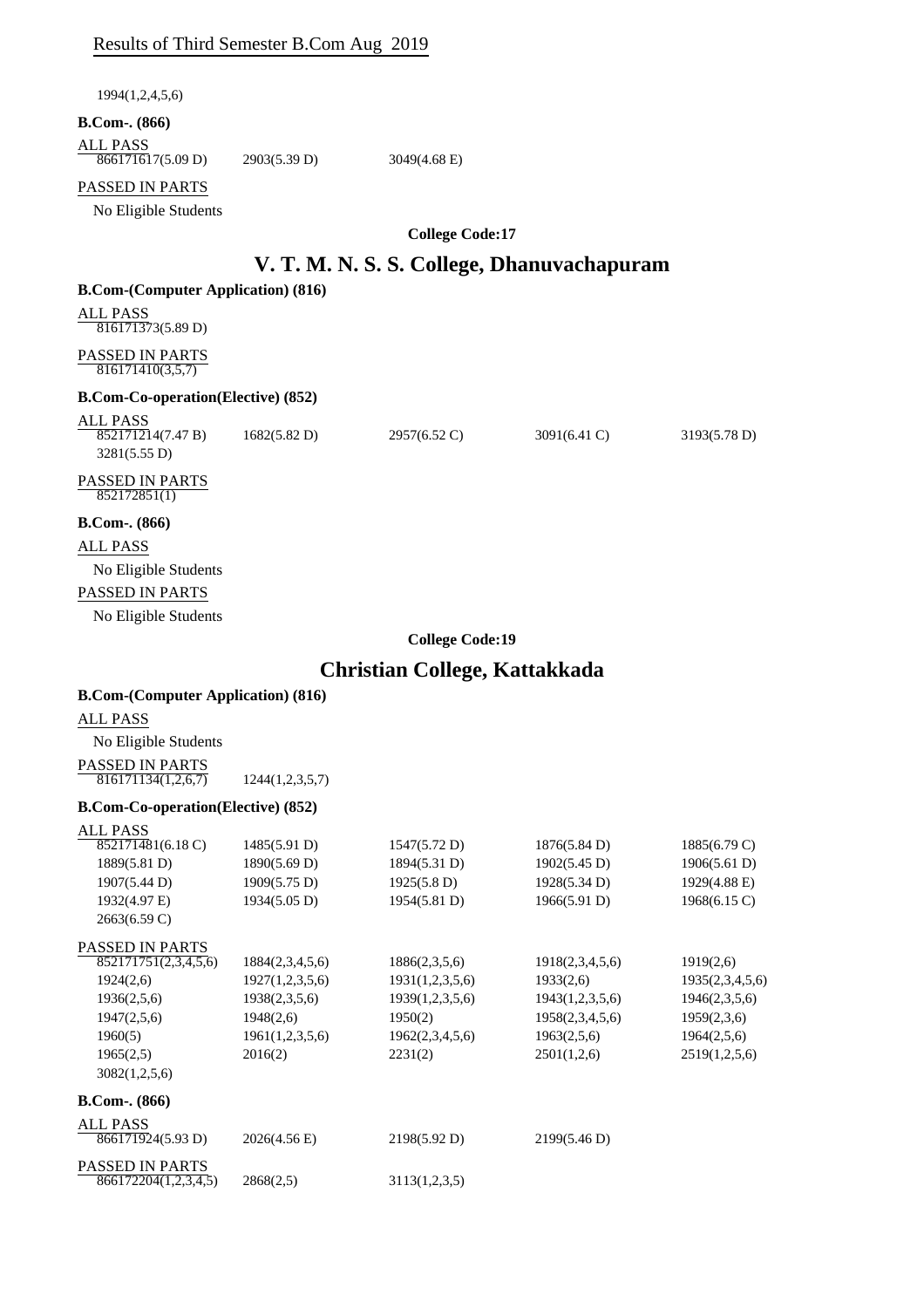### **College Code:21**

### **Govt. College,Nedumangad**

| <b>B.Com-(Computer Application) (816)</b>                                                                                                                       |                                  |
|-----------------------------------------------------------------------------------------------------------------------------------------------------------------|----------------------------------|
| <b>ALL PASS</b>                                                                                                                                                 |                                  |
| 816171397(5.14 D)                                                                                                                                               |                                  |
| PASSED IN PARTS                                                                                                                                                 |                                  |
| 816171170(3,6,7)<br>1194(7)<br>1283(1,5)<br>1439(1,3,7)<br>1445(7)<br>1454(7)<br>1464(1,2,6,7)<br>1467(7)                                                       | 1441(1,5,7)                      |
| <b>B.Com-Co-operation(Elective) (852)</b>                                                                                                                       |                                  |
| <b>ALL PASS</b>                                                                                                                                                 |                                  |
| 852172131(5.42 D)<br>2422(4.67 E)                                                                                                                               |                                  |
| PASSED IN PARTS<br>852172212(1,3,5,6)                                                                                                                           |                                  |
| $B. Com-. (866)$                                                                                                                                                |                                  |
| <b>ALL PASS</b><br>866171412(5.56 D)<br>1936(5.67 D)<br>2243(5.88 D)<br>$2245(4.5 \text{ E})$                                                                   |                                  |
| PASSED IN PARTS<br>866171667(1,3,5)<br>2628(5)                                                                                                                  |                                  |
| <b>College Code:23</b>                                                                                                                                          |                                  |
| Govt. College, Attingal                                                                                                                                         |                                  |
| <b>B.Com-(Computer Application) (816)</b>                                                                                                                       |                                  |
| <b>ALL PASS</b>                                                                                                                                                 |                                  |
| No Eligible Students                                                                                                                                            |                                  |
| PASSED IN PARTS                                                                                                                                                 |                                  |
| No Eligible Students                                                                                                                                            |                                  |
| <b>B.Com-Co-operation(Elective) (852)</b>                                                                                                                       |                                  |
| <b>ALL PASS</b><br>852172257(5.31 D)                                                                                                                            |                                  |
| PASSED IN PARTS                                                                                                                                                 |                                  |
| No Eligible Students                                                                                                                                            |                                  |
| <b>B.Com-.</b> (866)                                                                                                                                            |                                  |
| <b>ALL PASS</b><br>866172648(4.22 E)                                                                                                                            |                                  |
| PASSED IN PARTS                                                                                                                                                 |                                  |
| 866172653(2,3)<br>2963(1)<br>2964(1,2,3,4)<br>2992(1,2,3)                                                                                                       |                                  |
| <b>College Code:24</b>                                                                                                                                          |                                  |
| S. N. College, Varkala                                                                                                                                          |                                  |
| <b>B.Com-(Computer Application) (816)</b>                                                                                                                       |                                  |
| <b>ALL PASS</b><br>816171133(5.19 D)<br>1248(6.36 C)<br>1241(5.47 D)<br>1242(5.42 D)                                                                            | 1306(5.95 D)                     |
| 1436(5.28 D)                                                                                                                                                    |                                  |
| PASSED IN PARTS                                                                                                                                                 |                                  |
| 816171140(2,3,4,5,6,7)<br>1157(1,2,3,5,6)<br>1182(1,2,3,5,6,7)<br>1238(2,3,5,6)<br>1257(1,2,3,4,5,7)<br>1364(1,2,3,5,6,7)<br>1370(1,2,3,5,6,7)<br>1382(1,2,5,7) | 1239(1,2,3,5)<br>1457(1,2,3,4,5) |
| <b>B.Com-Co-operation(Elective) (852)</b>                                                                                                                       |                                  |
| <b>ALL PASS</b>                                                                                                                                                 |                                  |
| 852171029(4.72 E)<br>1085(7.04 B)<br>1417(5.82 D)<br>1419(5.47 D)                                                                                               | $1421(4.52 \text{ E})$           |
| 1424(5.04 D)<br>1425(4.95 E)<br>1427(6.66 C)<br>1430(4.38 E)<br>1476(6.07 C)<br>1477(6.08 C)<br>1716(5.11 D)<br>1828(5.74 D)                                    | 1438(5.92 D)<br>1865(6.47 C)     |

1899(5.88 D) 2038(6.08 C) 2040(5.91 D) 2080(5.72 D) 2084(6.45 C)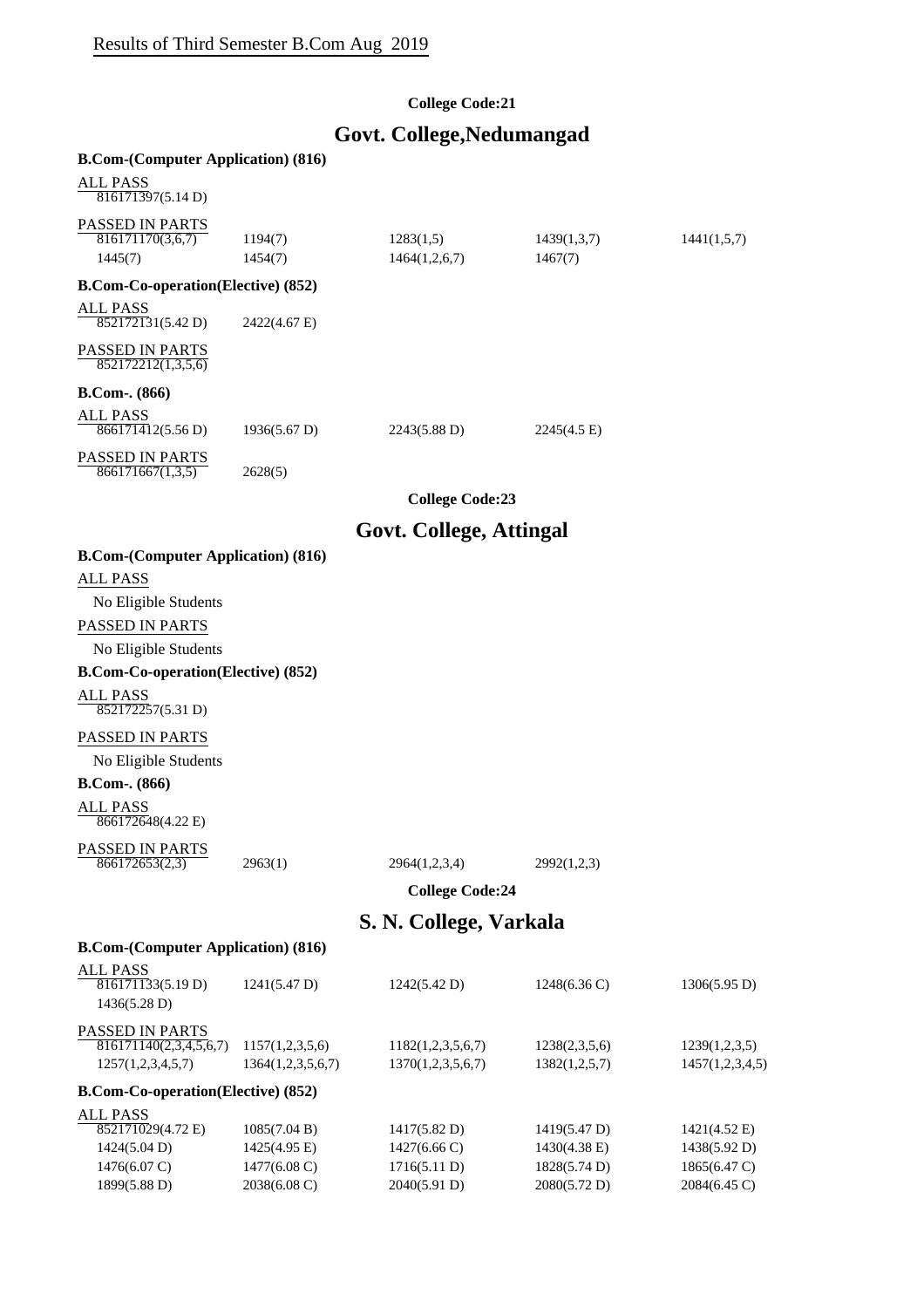| 2086(5.16 D)                              | $2087(5.85 \text{ D})$ | 2096(7.65 B)                    | 2098(5.06 D)    | 2109(6.1 C)     |
|-------------------------------------------|------------------------|---------------------------------|-----------------|-----------------|
| 2112(6.65 C)                              | 2114(5.03 D)           | 2128(5.54 D)                    | 2133(5.66 D)    | 2135(6.77 C)    |
| 2234(4.95 E)                              | 2250(5.79 D)           | 2561(5.74 D)                    | 2579(5.64 D)    | 2637(5.09 D)    |
| 2905(6.74 C)                              | 2911(6.19 C)           | 2981(6.67 C)                    | 2988(5.37 D)    | 3092(6.37 C)    |
| 3110(7.27 B)                              |                        |                                 |                 |                 |
| PASSED IN PARTS                           |                        |                                 |                 |                 |
| 852171075(3,4,5)                          | 1156(3,5,6)            | 1230(2,3,4,5,6)                 | 1426(1,2,3)     | 1432(3,5,6)     |
| 1439(2,3,4,5,6)                           | 2041(3,5,6)            | 2042(1,3)                       | 2045(3,6)       | 2079(2,3,4,5,6) |
| 2094(2,3,4,5,6)                           | 2111(2,3,4,5,6)        | 2137(1,5,6)                     | 2230(2,3,4,5,6) | 2249(1,2,5,6)   |
| 2563(1,3,4,5,6)                           | 2580(1,2)              | 2912(1,3,6)                     | 2917(2,3,4,5,6) | 2989(2,3,4,5,6) |
| 2990(5,6)                                 | 3084(3,5,6)            |                                 |                 |                 |
| <b>B.Com-. (866)</b>                      |                        |                                 |                 |                 |
| ALL PASS                                  |                        |                                 |                 |                 |
| 866171112(5.84 D)                         | $1120(4.89)$ E)        | $1137(6.58 \text{ C})$          | $1485(6.11)$ C) | 2215(4.74 E)    |
| 2231(7.19 B)                              | 2237(5.96 D)           | 2384(4.39 E)                    | 2547(5.16D)     | 2554(5.86 D)    |
| 3050(5.39 D)                              |                        |                                 |                 |                 |
| PASSED IN PARTS                           |                        |                                 |                 |                 |
| 866171107(1,2,3,4,5)                      | 1477(5)                | 1480(2,3,4,5,6)                 | 1907(1,6)       | 1911(1,2,3,5,6) |
| 2033(1,5)                                 | 2223(1,2,3,5)          | 2971(1,2,3,5)                   |                 |                 |
|                                           |                        | <b>College Code:27</b>          |                 |                 |
|                                           |                        | <b>S.N. College, Chathanoor</b> |                 |                 |
| <b>B.Com-(Computer Application) (816)</b> |                        |                                 |                 |                 |
| ALL PASS                                  |                        |                                 |                 |                 |
|                                           |                        |                                 |                 |                 |

| $816171026(6.03 \text{ C})$               | 1175(6.16 C)           | 1187(6.98 C)           | 1273(6.16 C)           | 1288(4.97 E)           |
|-------------------------------------------|------------------------|------------------------|------------------------|------------------------|
| 1404(5.64 D)                              | 1449(5.66 D)           | 1507(5.02 D)           | 1510(5.44 D)           | $1511(6.55 \text{ C})$ |
| 1512(5.05 D)                              |                        |                        |                        |                        |
| <b>PASSED IN PARTS</b>                    |                        |                        |                        |                        |
| 816171038(2,3,4,5,6,7)                    | 1126(2,3,4,5,6,7)      | 1174(1,2,3,4,5,6)      | 1188(1,7)              | 1189(2,3,4,5,6,7)      |
| 1240(7)                                   | 1270(3,5,7)            | 1279(1,5,7)            | 1296(5,7)              | 1450(2,3,5,6,7)        |
| 1508(5,6,7)                               | 1509(2,3,4,5,6,7)      | 1514(5)                | 1516(1,5,7)            | 1517(1,3,5,6,7)        |
| <b>B.Com-Co-operation(Elective) (852)</b> |                        |                        |                        |                        |
| <b>ALL PASS</b>                           |                        |                        |                        |                        |
| 852171081(5.2 D)                          | $1082(6.66 \text{ C})$ | 1083(4.74 E)           | 1088(5.32 D)           | 1089(5.11 D)           |
| $1097(6.21)$ C)                           | 1135(5.03 D)           | 1166(5.51 D)           | $1176(6.57 \text{ C})$ | 1258(5.13 D)           |
| 1359(5.29 D)                              | 1361(5.52 D)           | 1518(5.73 D)           | 1640(5.09 D)           | 1797(5.66 D)           |
| 1805(5.73 D)                              | 1809(5.54 D)           | $1812(6.29 \text{ C})$ | 1882(5.62 D)           | 1952(5.18 D)           |
| 2005(5.84 D)                              | 2025(5.4 D)            | 2442(5.03 D)           | 2870(5.28 D)           | 2873(4.73 E)           |
| 2887(6.14 C)                              | 2919(6.03 C)           | 3064(5.18 D)           |                        |                        |
| <b>PASSED IN PARTS</b>                    |                        |                        |                        |                        |
| 852171068(1,5)                            | 1070(3,5)              | 1090(2,3,4,5,6)        | 1093(3,5,6)            | 1103(2,3,4,5,6)        |
| 1120(2,3,4,5,6)                           | 1133(5)                | 1140(3,5,6)            | 1142(5,6)              | 1145(5)                |
| 1147(2,3,4,5,6)                           | 1152(3,5,6)            | 1159(5)                | 1164(3,5,6)            | 1251(5)                |
| 1268(2,5,6)                               | 1270(2,3,5,6)          | 1283(2,3,4,5,6)        | 1290(5)                | 1292(3)                |
| 1295(5)                                   | 1300(5)                | 1301(5)                | 1310(2,3,4,5,6)        | 1328(3,5,6)            |
| 1349(1,5)                                 | 1357(1,3,5,6)          | 1364(1,3,5,6)          | 1435(5)                | 1440(3,5,6)            |
| 1445(5,6)                                 | 1448(1,5,6)            | 1450(5)                | 1467(5,6)              | 1471(5)                |
| 1472(1,5,6)                               | 1478(1,5,6)            | 1493(5,6)              | 1533(1,5)              | 1537(1,3,5,6)          |
| 1736(5,6)                                 | 1753(1,5,6)            | 1754(6)                | 1794(3,5,6)            | 1795(3,5,6)            |
| 1881(1,3,5,6)                             | 1891(3,5,6)            | 1912(5)                | 1913(2,3,5,6)          | 1917(1,5)              |
| 1949(5)                                   | 2022(5)                | 2029(1,3,5,6)          | 2036(1,2,3,5,6)        | 2047(5)                |
| 2050(1,5)                                 | 2306(6)                | 2403(5)                | 2412(6)                | 2428(3,5)              |
| 2441(3,6)                                 | 2582(1,2,3,5,6)        | 2718(1,3,5)            | 2915(1,2,3,5,6)        | 3215(1,2,3,5,6)        |
|                                           |                        |                        |                        |                        |

#### SUSPECTED MALPRACTICE

852171908

**B.Com-. (866)**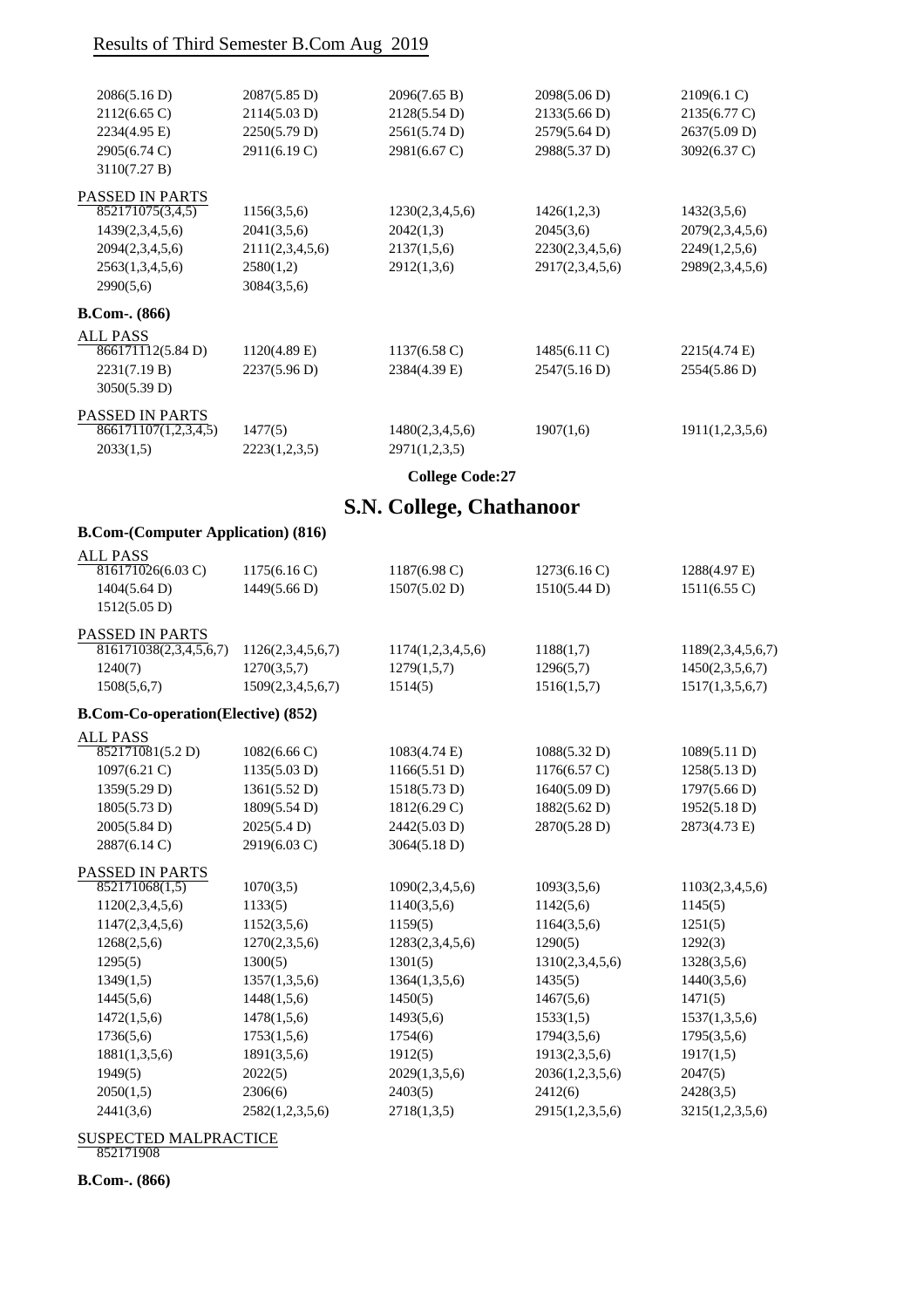| <b>ALL PASS</b><br>866171428(5.39 D)<br>2994(5.01 D) | 1544(5.79 D)                 | 1781(5.42 D)                 | 2250(5.56 D)                     | 2726(4.76 E)                   |
|------------------------------------------------------|------------------------------|------------------------------|----------------------------------|--------------------------------|
| PASSED IN PARTS<br>866171057(1,5,6)<br>1779(3,5)     | 1276(5,6)<br>2068(5)         | 1286(1,3,5)<br>2207(3,5,6)   | 1432(1,2,3,5,6)<br>2983(1,3,5,6) | 1646(1,2,3,5,6)                |
|                                                      |                              | <b>College Code:28</b>       |                                  |                                |
|                                                      |                              | <b>M.M.N.S.S, Kottiyam</b>   |                                  |                                |
| <b>B.Com-(Computer Application) (816)</b>            |                              |                              |                                  |                                |
| <b>ALL PASS</b>                                      |                              |                              |                                  |                                |
| No Eligible Students                                 |                              |                              |                                  |                                |
| PASSED IN PARTS                                      |                              |                              |                                  |                                |
| No Eligible Students                                 |                              |                              |                                  |                                |
| <b>B.Com-Co-operation(Elective) (852)</b>            |                              |                              |                                  |                                |
| <b>ALL PASS</b>                                      |                              |                              |                                  |                                |
| 852172056(6.86 C)                                    | 2059(6.74 C)                 | 2069(6.61 C)                 | 2075(5.47 D)                     | 2076(5.88 D)                   |
| $2102(6.56 \text{ C})$                               | 2103(5.76 D)                 | 2118(6.71 C)                 | 2302(6.29 C)                     | 2322(7.06 B)                   |
| 2328(5.18 D)                                         | 2697(5.61 D)                 | 2847(4.88 E)                 | 2863(6.54 C)                     | 2864(6.58 C)                   |
| 2868(5.91 D)                                         | 2881(5.97 D)                 | 3037(6.51 C)                 | 3218(6.22 C)                     | 3303(5.14 D)                   |
| 3309(4.58 E)                                         | 3313(5.6 D)                  | 3315(5.55 D)                 | 3316(5.64 D)                     | 3317(6.12 C)                   |
| 3318(6.17 C)                                         | 3319(6.54 C)                 | 3323(6.95 C)                 | 3324(6.79 C)                     | 3327(6.96 C)                   |
| 3328(5.24 D)                                         | 3329(4.68 E)                 | 3330(6.45 C)                 | 3332(5.98 D)                     | 3335(5.28 D)                   |
| 3336(6.35 C)                                         | 3337(6.14 C)                 | 3339(5.08 D)                 | 3340(5.9 D)                      | 3342(5.93 D)                   |
| 3343(5.22 D)                                         | 3346(4.5 E)                  | 3413(5.46 D)                 |                                  |                                |
| <b>PASSED IN PARTS</b>                               |                              |                              |                                  |                                |
| 852172066(2,3,4,5,6)                                 | 2074(6)                      | 2077(2,3,4,5,6)              | 2126(2,3,4,5,6)                  | 2407(3,5,6)                    |
| 2408(1,5)                                            | 2409(1,3,5,6)                | 2434(1,5)                    | 2877(6)                          | 2883(2,3,4,5,6)                |
| 2910(2,3,4,5,6)                                      | 2945(3,6)<br>3306(6)         | 3017(6)                      | 3296(1,5)                        | 3297(1)                        |
| 3298(3,6)<br>3331(1,5,6)                             | 3333(2,3,4,5,6)              | 3307(5,6)<br>3334(1,2,3,5,6) | 3308(3,6)<br>3338(1,6)           | 3320(1,3,6)<br>3344(2,3,4,5,6) |
| 3345(2,5,6)                                          |                              |                              |                                  |                                |
| $B. Com-. (866)$                                     |                              |                              |                                  |                                |
| <b>ALL PASS</b>                                      |                              |                              |                                  |                                |
| 866171239(5.93 D)                                    | 1324(5.38 D)                 | 1374(5.32 D)                 | 1404(5.56 D)                     | $1448(6.2 \text{ C})$          |
| 1455(5.7 D)                                          | 1851(5.19 D)                 | 1861(5.57 D)                 | 1901(5.46 D)                     | 2067(5.59 D)                   |
| 2107(5.34 D)                                         | 2520(5.51 D)                 |                              |                                  |                                |
| PASSED IN PARTS                                      |                              |                              |                                  |                                |
| 866171266(1,2,3,5)                                   | 1375(1,2,3,4,5)              | 1377(1)                      | 1421(1,5)                        | 1436(1,2,3,5)                  |
| 1444(1,2,3,5)                                        | 1449(1,2,3,5)                | 1452(1,2,3,5)<br>2038(5)     | 1609(1,2,3,4,5)                  | 1612(1,5)                      |
| 1678(1,2,3,4,5)<br>2202(1,2,3,4,5)                   | 1886(1,2,3,4,5)<br>2519(1,5) | 2843(1,2,3,4,5)              | 2065(1,3,5)<br>3133(1,2,3,4,5)   | 2097(2,3,5)                    |
|                                                      |                              | <b>College Code:29</b>       |                                  |                                |
|                                                      |                              |                              |                                  |                                |
|                                                      |                              | S. N. College, Kollam        |                                  |                                |
| <b>B.Com-(Computer Application) (816)</b>            |                              |                              |                                  |                                |
| <b>ALL PASS</b>                                      |                              |                              |                                  |                                |
| No Eligible Students                                 |                              |                              |                                  |                                |
| PASSED IN PARTS                                      |                              |                              |                                  |                                |
| No Eligible Students                                 |                              |                              |                                  |                                |
| <b>B.Com-Co-operation(Elective) (852)</b>            |                              |                              |                                  |                                |
| <b>ALL PASS</b>                                      |                              |                              |                                  |                                |
| 852172321(6.04 C)                                    | 2323(5.84 D)                 | 2329(5.01 D)                 | 2331(5.86 D)                     | 2397(6.25 C)                   |
| $2411(5.65 \text{ D})$                               | 2431(5.12 D)                 | 2562(5.99 D)                 | 2604(6.05 C)                     | 2605(5.87 D)                   |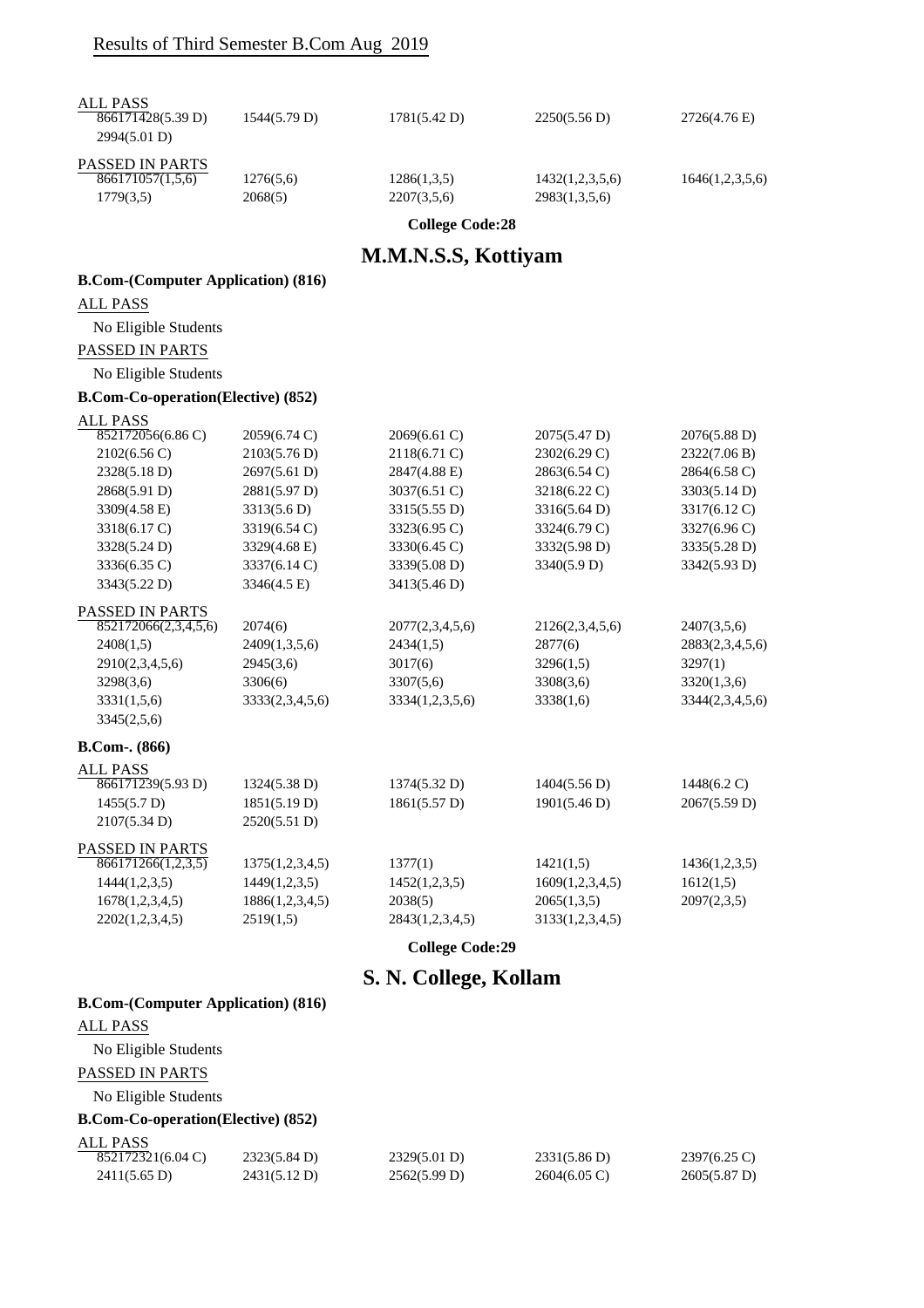| 2606(5.17 D)         | 2638(5.12 D)           | 2714(6.11 C)    | 2857(5.07 D)    | 2865(5.13 D)    |
|----------------------|------------------------|-----------------|-----------------|-----------------|
| 2875(5.26 D)         | 2876(5.89 D)           | 2879(5.05 D)    | 2884(5.24 D)    | 2885(4.75 E)    |
| 2893(4.86 E)         | 2895(5.3 D)            | 2939(5.0 D)     | 2995(5.78 D)    | 3010(5.93 D)    |
| 3012(5.64 D)         | 3013(6.0 D)            | 3014(5.72 D)    | 3038(4.58 E)    | 3061(5.9 D)     |
| 3081(5.21 D)         | 3101(5.64 D)           | 3174(5.6 D)     | 3177(4.63 E)    | 3178(4.71 E)    |
| 3179(4.78 E)         | 3180(5.36 D)           | 3183(5.58 D)    | 3186(4.76 E)    | 3187(4.73 E)    |
| 3188(5.29 D)         | 3189(6.68 C)           | 3196(4.82 E)    | 3203(5.03 D)    | 3205(5.33 D)    |
| 3212(4.97 E)         | 3220(6.52 C)           | 3226(4.42 E)    | 3227(5.22 D)    | 3229(6.0 D)     |
| 3234(6.28 C)         | 3236(4.91 E)           | 3237(4.84 E)    | 3238(6.27 C)    | 3240(5.39 D)    |
| 3246(5.87 D)         | 3247(5.17 D)           | 3248(5.42 D)    | 3251(5.19 D)    | 3253(4.93 E)    |
| 3261(5.62 D)         | 3262(6.34 C)           | 3263(4.85 E)    | 3264(5.55 D)    | 3265(5.32 D)    |
| 3266(5.91 D)         | 3267(5.6 D)            | 3268(5.36 D)    | 3270(4.84 E)    | 3271(5.19 D)    |
| 3273(4.39 E)         | 3275(5.41 D)           | 3277(5.04 D)    | 3279(5.6 D)     | 3283(5.17 D)    |
| 3286(5.35 D)         |                        |                 |                 |                 |
| PASSED IN PARTS      |                        |                 |                 |                 |
| 852172255(3,4,6)     | 2324(3,6)              | 2326(1)         | 2343(1,3,5,6)   | 2402(1,3,5,6)   |
| 2406(1,3,5,6)        | 2420(1,3,4,5,6)        | 2429(1,3,4,5,6) | 2432(1,3,5,6)   | 2435(1,3,5,6)   |
| 2436(1,3,5)          | 2437(1,3,5,6)          | 2609(1,3,5,6)   | 2610(3,6)       | 2617(1,3,5,6)   |
| 2618(1,3,6)          | 2633(5,6)              | 2643(3)         | 2817(1,3,6)     | 2867(1,3,6)     |
| 2869(1,2,3,6)        | 2874(6)                | 2882(1,3,5,6)   | 2886(1,5,6)     | 2892(1,2,3,5)   |
| 2898(1,6)            | 2899(1)                | 2918(1,2,3,5,6) | 2948(1,6)       | 3039(1,2,3,5,6) |
| 3099(1,2)            | 3100(4,5,6)            | 3107(1,2,5)     | 3108(1)         | 3173(6)         |
| 3175(1,5,6)          | 3181(1,4,5,6)          | 3182(1,4,5,6)   | 3184(6)         | 3185(1,2,5,6)   |
| 3190(1)              | 3198(1,5,6)            | 3199(1,2,4,6)   | 3202(1,4,5,6)   | 3204(6)         |
| 3209(1,6)            | 3214(1,5,6)            | 3217(6)         | 3228(1,4,6)     | 3230(2,4,6)     |
| 3231(1,2,5,6)        | 3243(1,2,4,5,6)        | 3250(1,2,3)     | 3272(1,2,4,6)   | 3274(6)         |
| 3419(1,2,6)          |                        |                 |                 |                 |
| B.Com-. (866)        |                        |                 |                 |                 |
| <b>ALL PASS</b>      |                        |                 |                 |                 |
| 866171102(6.98 C)    | $1103(6.43 \text{ C})$ | 1177(5.31 D)    | 1180(4.72 E)    | 1219(5.84 D)    |
| 1278(6.28 C)         | 1371(4.57 E)           | 1372(5.73 D)    | 1373(4.83 E)    | 1378(6.42 C)    |
| 1402(4.82 E)         | 1410(6.77 C)           | 1413(6.06 C)    | 1420(5.7 D)     | 1425(6.87 C)    |
| 1429(5.97 D)         | 1430(6.06 C)           | 1435(4.64 E)    | 1443(6.0 D)     | 1445(5.23 D)    |
| 1450(6.33 C)         | 1454(5.0 E)            | 1611(6.44 C)    | 1624(7.44 B)    | 1670(6.44 C)    |
| 1676(5.6 D)          | 1751(5.35 D)           | 1753(5.37 D)    | 1762(7.04 B)    | 1855(6.49 C)    |
| 1894(4.6 E)          | 1902(5.09 D)           | 1914(5.03 D)    | 1916(4.66 E)    | 2076(5.59 D)    |
| 2092(5.1 D)          | 2093(5.97 D)           | 2094(4.36 E)    | 2095(5.67 D)    | 2096(6.74 C)    |
| 2098(5.95 D)         | 2135(5.55 D)           | 2148(6.77 C)    | 2180(5.54 D)    | 2194(5.37 D)    |
| 2195(5.96 D)         | 2196(6.02 C)           | 2197(5.62 D)    | 2208(5.92 D)    | 2213(5.46 D)    |
| 2504(4.74 E)         | 2645(4.35 E)           | 2714(4.66 E)    | 2732(5.19 D)    | 3046(6.0 C)     |
| 3112(6.23 C)         | 3120(4.68 E)           | 3122(5.31 D)    |                 |                 |
| PASSED IN PARTS      |                        |                 |                 |                 |
| 866171121(2,3,4,5,6) | 1181(3)                | 1228(3,4)       | 1285(2,3,4,5,6) | 1304(2,3,4,5,6) |
| 1401(1,2,3,4,5)      | 1406(1,2,3,5)          | 1409(3)         | 1416(1,2,3,4,5) | 1447(2,3,5)     |
| 1645(2,3,4,5,6)      | 1867(2,3,4,5,6)        | 1919(2,3,4,5,6) | 1925(4,5,6)     | 1940(2,3,5)     |
| 2039(3,4,5)          | 2043(2,3,4,5,6)        | 2066(2,3,4,5,6) | 2157(2,3,4,5,6) | 2166(3,5)       |
| 2181(2,3,4,5,6)      | 2210(1,2,3,5)          | 2211(1,2,3,5)   | 2212(2,3,4,5,6) | 2221(1)         |
| 2522(1,3)            | 2584(2,3,4,5,6)        | 2610(1,3,5)     | 2611(1,3,5)     | 2715(4)         |
| 2717(1,2,3,5)        | 2733(2,3,4,5,6)        |                 |                 |                 |

### **College Code:30**

## **S.N. College for Women, Kollam**

#### **B.Com-(Computer Application) (816)**

| ALL PASS<br>816171121(6.12 C)   | $1124(5.85 \text{ D})$ | 1132(5.3 D) | 1263(5.43 D) | 1305(5.36 D) |
|---------------------------------|------------------------|-------------|--------------|--------------|
| PASSED IN PARTS<br>816171135(7) |                        |             |              |              |
|                                 |                        |             |              |              |

**B.Com-Co-operation(Elective) (852)**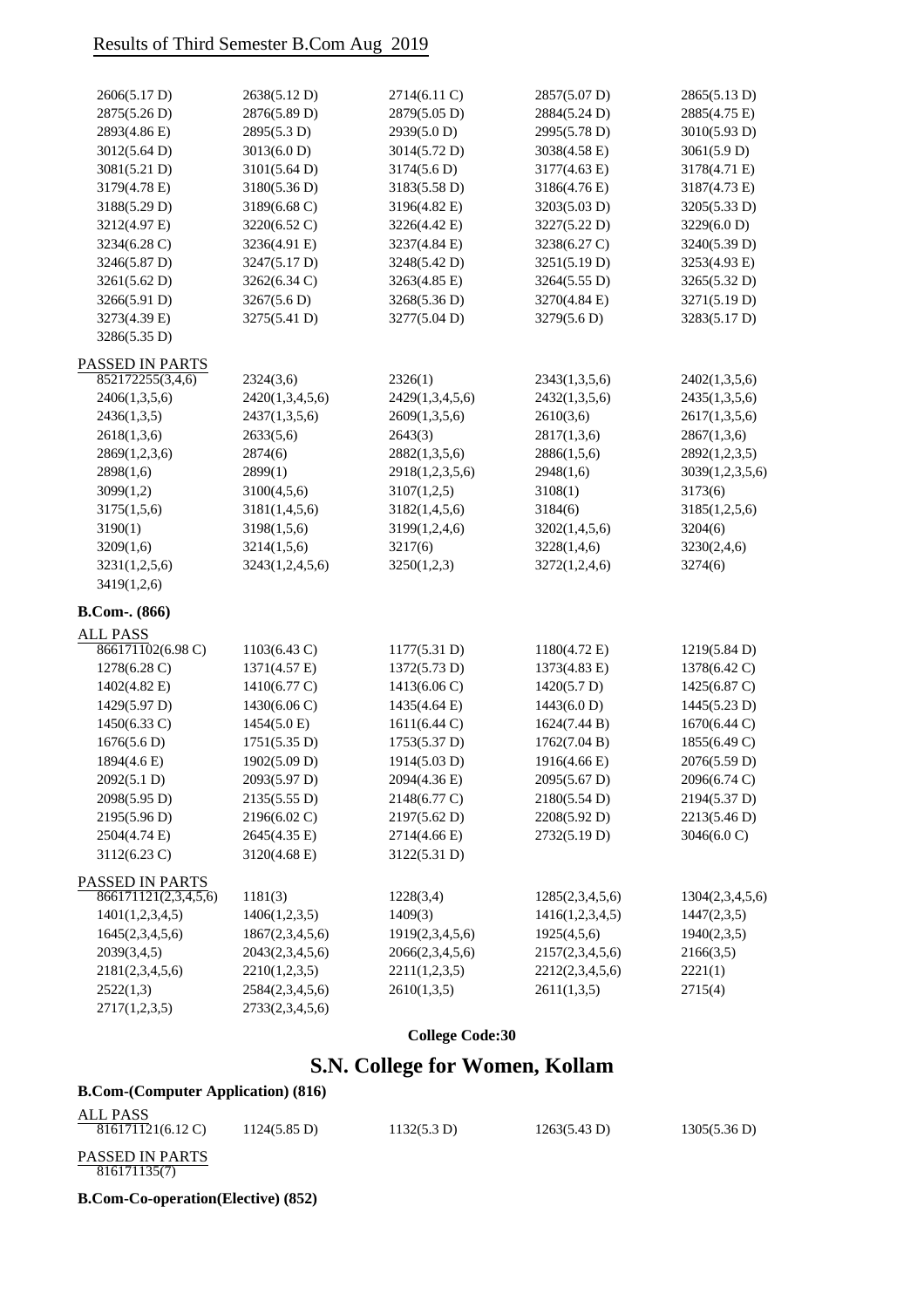| <b>ALL PASS</b>        |                 |                       |                        |                 |
|------------------------|-----------------|-----------------------|------------------------|-----------------|
| 852171074(5.29 D)      | 1094(5.23 D)    | $1102(4.3 \text{ E})$ | $1108(6.29 \text{ C})$ | 1110(5.71 D)    |
| $1112(5.08 \text{ D})$ | 1125(5.82 D)    | 1128(4.52 E)          | $1161(4.96 \text{ E})$ |                 |
| <b>PASSED IN PARTS</b> |                 |                       |                        |                 |
| 852171006(1,3,5,6)     | 1066(2,3,4,5,6) | 1073(1,2,3,5,6)       | 1098(1,2,3,5,6)        | 1104(3,5,6)     |
| 1122(1,3,6)            | 1129(1,3,4,6)   | 1132(3)               | 1137(1,2,4,5,6)        | 1143(2,3,4,5,6) |
| 1149(3,6)              | 1155(1,3,5,6)   |                       |                        |                 |
| $B. Com-. (866)$       |                 |                       |                        |                 |

ALL PASS

No Eligible Students

#### PASSED IN PARTS

No Eligible Students

#### **College Code:32**

### **T. K. M. College of Arts & Science, Kollam**

#### **B.Com-(Computer Application) (816)**

ALL PASS

No Eligible Students

PASSED IN PARTS

No Eligible Students

#### **B.Com-Co-operation(Elective) (852)**

#### ALL PASS

| 852171288(4.99 E)    | 1496(6.03 C)           | 1955(6.69 C)    | 2018(5.33 D)    | 2115(5.02 D)    |
|----------------------|------------------------|-----------------|-----------------|-----------------|
| 2209(4.2 E)          | 2210(5.22 D)           | 2235(4.66 E)    | 2236(4.59 E)    | 2246(5.53 D)    |
| 2625(5.34 D)         | $2626(6.05 \text{ C})$ | 2632(5.83 D)    | 2641(5.08 D)    | 2647(5.82 D)    |
| 2653(6.33 C)         | 2655(5.67 D)           | 2658(5.07 D)    | 2661(5.27 D)    | 2667(6.26 C)    |
| 2670(6.3 C)          | 2673(5.47 D)           | 2674(5.36 D)    | 2679(5.88 D)    | 2682(4.68 E)    |
| 2687(4.58 E)         | 2690(6.68 C)           | 2691(6.9 C)     | 2693(4.66 E)    | 2722(5.37 D)    |
| 2724(4.76 E)         | 2725(5.25 D)           | 2726(6.5 C)     | 2728(5.9 D)     | 2734(6.22 C)    |
| 2737(6.63 C)         | 2757(4.77 E)           | 2758(5.01 D)    | 2760(5.75 D)    | 2776(5.33 D)    |
| 2812(6.46 C)         | 2891(5.41 D)           | 2914(5.93 D)    | 2972(5.86 D)    | 3016(5.73 D)    |
| 3074(5.33 D)         | 3176(5.95 D)           | 3191(5.01 D)    | 3192(5.58 D)    | 3197(5.51 D)    |
| 3200(6.27 C)         | 3225(5.69 D)           | 3252(5.69 D)    | 3280(5.1 D)     |                 |
| PASSED IN PARTS      |                        |                 |                 |                 |
| 852172194(2,3,4,5,6) | 2204(3,5,6)            | 2206(1,3,4,5,6) | 2207(3,5,6)     | 2615(1,2)       |
| 2619(1)              | 2624(1,3,5)            | 2627(1,2,5)     | 2630(2,3,4,5,6) | 2631(1,5)       |
| 2648(1,5)            | 2651(5)                | 2652(1,5)       | 2660(2,3,4,5,6) | 2664(5)         |
| 2668(1,3,5)          | 2680(1,5,6)            | 2681(3)         | 2684(1,3,5,6)   | 2685(1)         |
| 2688(1,3,5,6)        | 2692(3,4,5,6)          | 2694(1,3,5,6)   | 2699(5)         | 2700(5)         |
| 2701(1,3,5)          | 2703(1,3,5,6)          | 2704(1,5)       | 2707(5)         | 2710(1)         |
| 2712(1,3,5)          | 2719(5)                | 2721(1,3,4,5,6) | 2738(1,2,5)     | 2743(1,2,3,5,6) |
| 2745(1,2,3,5,6)      | 2746(5)                | 2775(1,3,5,6)   | 2797(1,3,5,6)   | 2903(1,5,6)     |
| 3009(1,2,3,5,6)      | 3201(2,3,5,6)          | 3241(1,3,5)     | 3249(2,3,4,5,6) | 3367(2,3,4,5,6) |
| $B. Com-. (866)$     |                        |                 |                 |                 |
| <b>ALL PASS</b>      |                        |                 |                 |                 |
| 866171125(5.19 D)    | 1168(6.1 C)            | 1244(6.99 C)    | 1281(5.47 D)    | 1414(6.52 C)    |
| 1828(5.33 D)         | 1829(5.53 D)           | 2042(6.04 C)    | 2162(5.49 D)    | 2365(5.7 D)     |
| 2716(5.19 D)         | 2718(5.94 D)           | 2720(6.06 C)    | 2721(5.26 D)    | 2731(6.57 C)    |
| 2735(6.05 C)         | 2741(5.01 D)           | 2742(4.89 E)    | 2743(5.79 D)    | 2744(6.24 C)    |
| 2748(6.46 C)         | 2750(5.6 D)            | 2752(5.06 D)    | 2753(6.69 C)    | 2756(5.55 D)    |
| 2757(5.56 D)         | 2764(5.12 D)           | 2775(6.05 C)    | 2776(5.26D)     | 2779(6.32 C)    |
| 2780(5.46 D)         | 2782(5.82 D)           | 2783(6.19 C)    | 2784(5.71 D)    | 2788(5.04 D)    |
| 2795(5.69 D)         | 2797(5.04 D)           | 2908(6.67 C)    | 2925(5.27 D)    | 2929(6.82 C)    |
| 2965(5.47 D)         | 3019(6.1 C)            | 3047(6.7 C)     |                 |                 |
|                      |                        |                 |                 |                 |

PASSED IN PARTS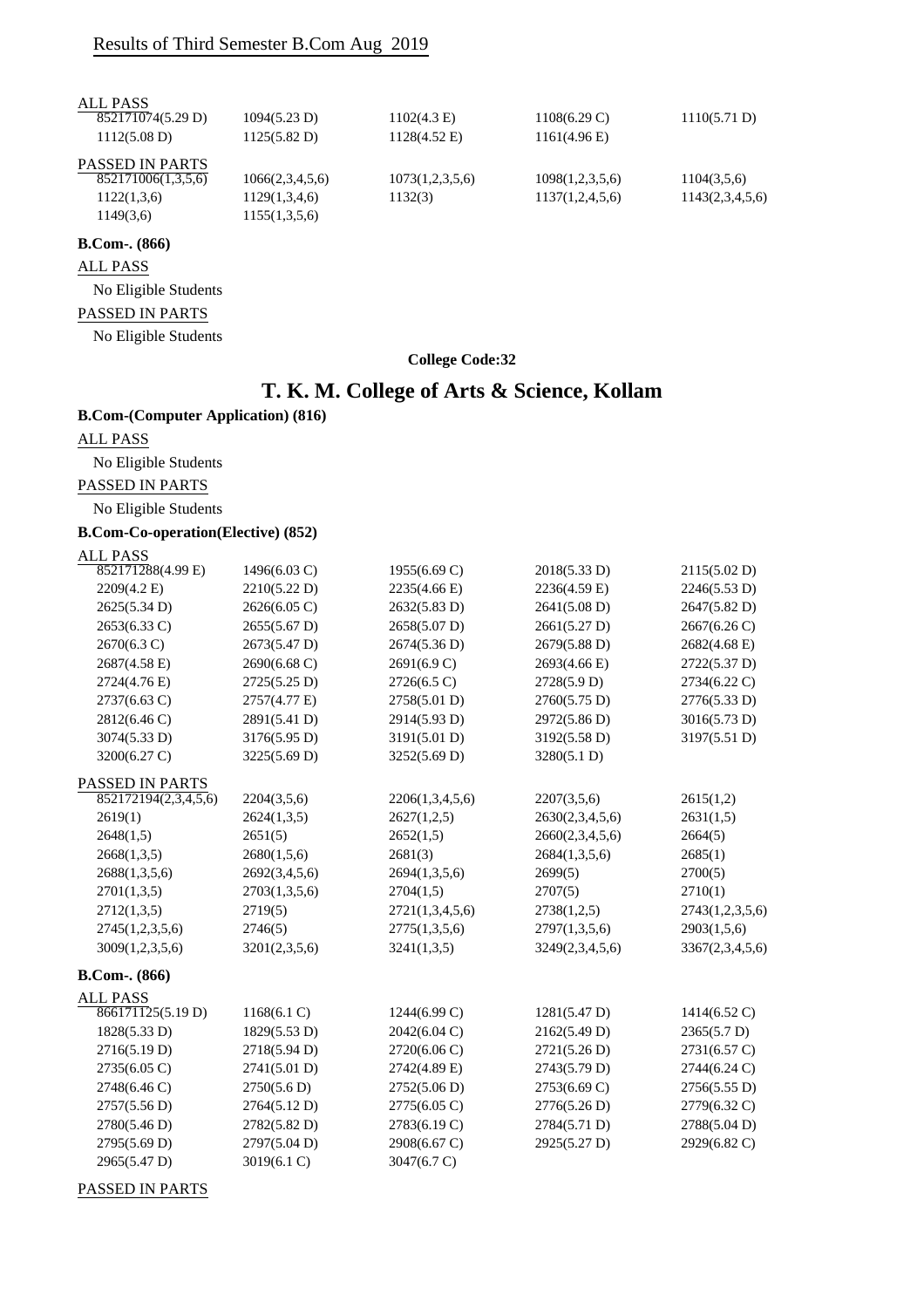| 866171294(3)    | 1441(1,5)       | 1792(1,2,3,5) | 1802(1,3,5)     | 1816(1,2,3,5)   |
|-----------------|-----------------|---------------|-----------------|-----------------|
| 1817(3)         | 2037(5)         | 2120(1,3,5)   | 2121(3,5)       | 2124(1,3,5)     |
| 2126(1,2,3,5)   | 2127(2,3,4,5,6) | 2132(2,3,5,6) | 2133(5)         | 2141(1,5)       |
| 2366(1,3,5)     | 2722(1,3,5)     | 2727(5)       | 2729(1,2,3,5)   | 2739(1,2,3,5)   |
| 2740(1,5)       | 2746(1,3,5,6)   | 2749(5)       | 2754(1,3,5,6)   | 2758(4,5)       |
| 2763(5)         | 2777(1,2,3,4,5) | 2781(3,4,5)   | 2785(2,3,4,5,6) | 2786(2,3,4,5,6) |
| 2789(2,3,4,5,6) | 2793(2,3,4,5,6) | 2842(1,2,5,6) | 2870(1,5)       | 2910(2,3,5)     |
| 2911(1,2,3,5)   | 2913(2,3,4,5,6) | 2923(1,5)     | 2931(5)         | 3067(1,2,3,5)   |
| 3068(1,2,3,5)   | 3069(5)         | 3074(1,2,3,5) | 3075(1,2,5)     | 3077(1,2)       |
| 3079(1,2,5)     | 3081(1,2,3,4,5) | 3082(5)       | 3083(5)         | 3085(1,2,3,5)   |
| 3086(1,2,3,5)   | 3087(3,5)       | 3088(2,3,5)   | 3089(2,3,4,5,6) | 3091(3.5)       |
| 3092(2,3,5)     | 3093(3,5)       | 3131(1,2,3,5) | 3146(3,5)       |                 |

**College Code:33**

### **B.J.M Govt. College, Chavara**

#### **B.Com-(Computer Application) (816)**

| ALL PASS               |                 |                   |                       |                        |
|------------------------|-----------------|-------------------|-----------------------|------------------------|
| 816171068(5.28 D)      | 1069(5.37 D)    | $1070(4.99)$ E)   | $1078(6.7 \text{ C})$ | 1084(5.14 D)           |
| $1086(4.95)$ E)        | 1090(5.36 D)    | 1091(5.16 D)      | 1094(5.5 D)           | $1095(4.86 \text{ E})$ |
| 1099(5.19 D)           | 1100(7.06 B)    | 1102(5.91 D)      | $1103(4.81)$ E)       | 1109(5.71 D)           |
| $1110(4.93)$ E)        | $1113(4.94)$ E) | $1116(4.71)$ E)   | 1495(7.02 B)          |                        |
| <b>PASSED IN PARTS</b> |                 |                   |                       |                        |
| 816171071(1,3,5,7)     | 1073(1,3,5,7)   | 1079(1,2,3,5,7)   | 1080(1,2,3,5,7)       | 1081(1,2,3,5,7)        |
| 1088(3,5)              | 1089(1,2,3,7)   | 1092(1,2,3,4,5,7) | 1101(1,4,5,7)         | 1112(1,2,3,4,7)        |
| 1127(1,3,7)            |                 |                   |                       |                        |

#### **B.Com-Co-operation(Elective) (852)**

| <b>ALL PASS</b>        |                        |                        |                        |                        |
|------------------------|------------------------|------------------------|------------------------|------------------------|
| 852171034(5.6 D)       | $1035(4.93 \text{ E})$ | $1038(5.64 \text{ D})$ | $1048(4.94)$ E)        | $1054(4.84)$ E)        |
| $1105(4.28 \text{ E})$ | $1127(4.79 \text{ E})$ | $1148(6.06 \text{ C})$ | $1160(4.55 \text{ E})$ | $1371(5.04 \text{ D})$ |
| $1372(5.85 \text{ D})$ | 1380(4.99 E)           | 1381(4.84 E)           | 1385(5.15 D)           | 1388(5.72 D)           |
| 1389(4.75 E)           | 1393(4.56 E)           | 1398(5.06 D)           | 1399(5.07 D)           | $1406(4.75 \text{ E})$ |
| $1407(4.64 \text{ E})$ | $1633(5.68 \text{ D})$ | $1635(5.0 \text{ E})$  | 1637(5.03 D)           | 1638(5.4 D)            |
| 1647(5.33 D)           | $1648(4.96 \text{ E})$ | 1649(4.93 E)           | 1663(5.41 D)           | 1706(5.63 D)           |
| 1713(5.32 D)           | 1717(5.54 D)           | 2269(5.05 D)           | $2287(6.26 \text{ C})$ | 2298(5.28 D)           |
| 2814(5.22 D)           | 2916(6.08 C)           | 2997(4.71 E)           | 3001(4.44 E)           | 3011(5.98 D)           |
| 3354(5.05 D)           | 3421(6.78 C)           | 3425(4.79 E)           | 3426(5.21 D)           | 3427(6.01 C)           |
| 3428(4.94 E)           |                        |                        |                        |                        |
| PASSED IN PARTS        |                        |                        |                        |                        |
| 852171063(1,2,6)       | 1065(1,2,4,6)          | 1238(1,2,6)            | 1339(1,2,3,6)          | 1352(1,2,3,6)          |
| 1353(1,4)              | 1367(1,3,6)            | 1369(1,3)              | 1375(1,3)              | 1376(1)                |
| 1382(2,3,4,5,6)        | 1386(1,3)              | 1387(3,5)              | 1408(1,3,6)            | 1409(1,3,6)            |
| 1410(1,3,6)            | 1414(1,3,5,6)          | 1615(1,3)              | 1719(3,6)              | 1720(1,3,5,6)          |
| 1730(1,5,6)            | 2276(1,3,6)            | 2277(1,6)              | 2278(1,3,4,5,6)        | 2351(4,6)              |
| 2569(4,6)              | 2575(6)                | 2577(3,4,6)            | 2584(2,3,4,5,6)        | 2589(1,5,6)            |
| 2634(3,6)              | 2849(6)                | 2933(1,3,4,6)          | 2934(1,3,4,6)          | 2964(6)                |
| 2966(6)                | 2967(6)                | 2968(1,3,6)            | 2970(1,3,6)            | 2996(1,4,5,6)          |
| 3047(6)                | 3245(1,3,5,6)          | 3422(1,3,6)            |                        |                        |
|                        |                        |                        |                        |                        |

#### **B.Com-. (866)**

| ALL PASS          |             |             |
|-------------------|-------------|-------------|
| 866172080(5.46 D) | 2907(5.2 D) | 2969(5.5 D) |

#### PASSED IN PARTS

No Eligible Students

**College Code:34**

### **D.B. College, Sasthamcottah**

**B.Com-(Computer Application) (816)**

ALL PASS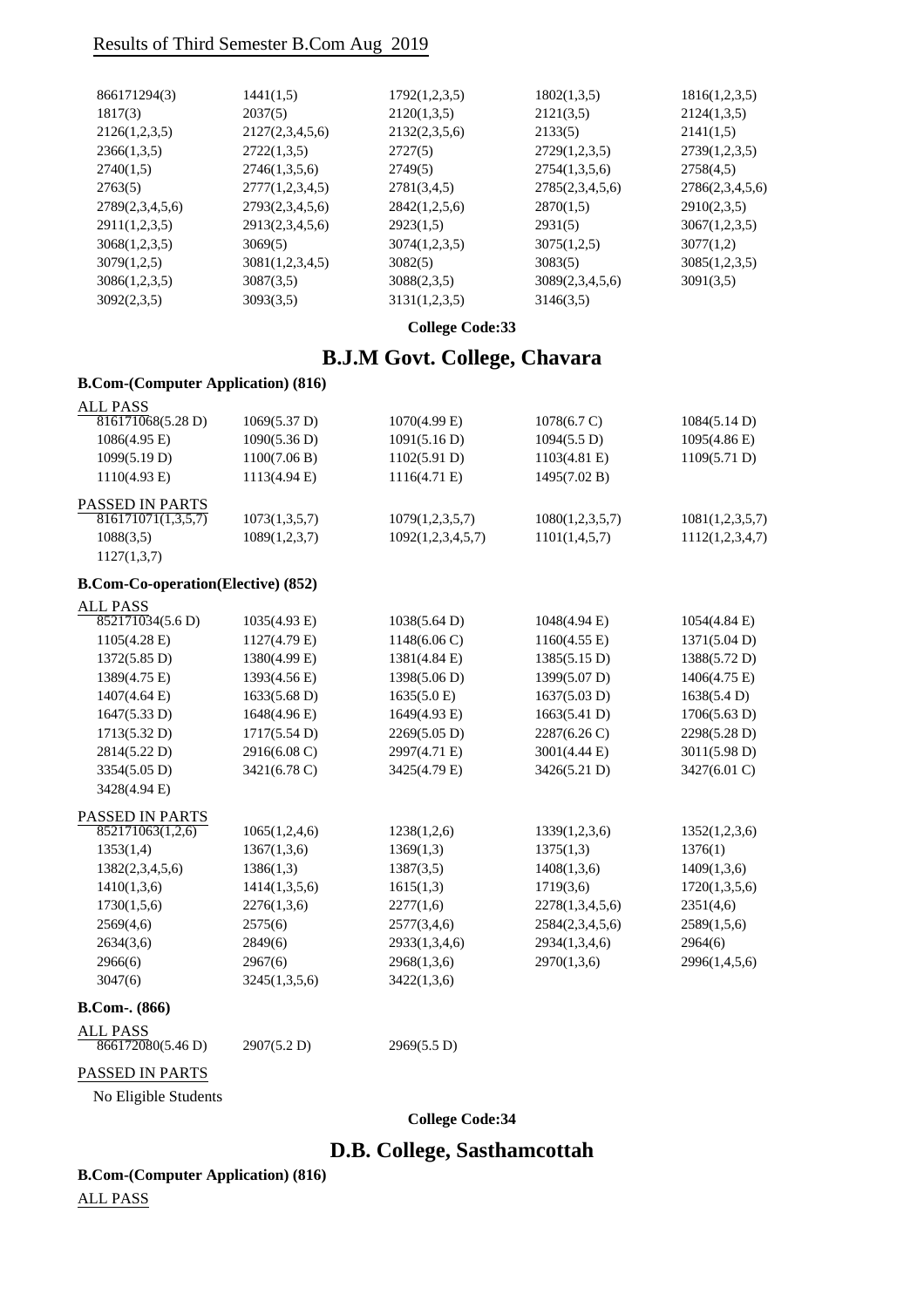816171268(5.46 D)

#### PASSED IN PARTS

No Eligible Students

#### **B.Com-Co-operation(Elective) (852)**

| <b>ALL PASS</b>        |                 |                 |                 |                 |
|------------------------|-----------------|-----------------|-----------------|-----------------|
| 852171598(5.09 D)      | 1970(6.17 C)    | 1989(4.97 E)    | 2275(5.02 D)    | $2281(4.84)$ E) |
| 2289(5.51 D)           | 2291(5.73 D)    | 2304(5.46 D)    | 2713(4.87 E)    | 2845(5.7 D)     |
| 2872(5.22 D)           | 3085(5.23 D)    | 3137(5.73 D)    |                 |                 |
| <b>PASSED IN PARTS</b> |                 |                 |                 |                 |
| 852171043(2,3,4,5,6)   | 1051(5)         | 1052(2,3,4,5,6) | 1056(2,3,4,5,6) | 1235(5,6)       |
| 1239(6)                | 1240(5,6)       | 1588(5)         | 1605(2,3,4,5,6) | 1683(2,3,4,5,6) |
| 1725(2,3,4,5,6)        | 1726(4,5)       | 2227(2,3,4,5,6) | 2261(2,3,4,5,6) | 2262(2,3,4,5,6) |
| 2263(2,3,4,5,6)        | 2266(2,3,4,5,6) | 2273(1,3,5,6)   | 2279(2,5,6)     | 2284(2,3,4,5,6) |
| 2290(2,3,4,5,6)        | 2818(2,4,5,6)   | 2921(2,4,6)     | 2922(2,3,4,5,6) | 2930(2,3,4,5,6) |
| 3086(2,5,6)            | 3119(2,5,6)     | 3122(5,6)       | 3123(2,3,4,5,6) | 3124(5,6)       |
| 3134(5,6)              | 3135(5)         | 3139(2,5,6)     | 3141(2,3,5,6)   | 3142(5)         |
| 3145(2,3,4,5,6)        | 3146(5)         | 3147(5)         | 3256(6)         | 3257(2,5,6)     |
| 3258(2,3,4,5,6)        | 3415(2,5,6)     | 3416(2,5,6)     |                 |                 |

#### **B.Com-. (866)**

#### ALL PASS

No Eligible Students

#### PASSED IN PARTS

No Eligible Students

#### **College Code:35**

### **Sree Vidhyadhiraj College of Arts and Science,Karunagapally,Kollam B.Com-(Computer Application) (816)**

| <b>ALL PASS</b>                            |                        |                       |                        |                        |
|--------------------------------------------|------------------------|-----------------------|------------------------|------------------------|
| $816171272(6.08 \text{ C})$                | 1475(5.3 D)            |                       |                        |                        |
| PASSED IN PARTS                            |                        |                       |                        |                        |
| 816171118(1,2,3,5,7)                       | 1119(2,3,4,5,6,7)      | 1125(1,5,7)           | 1136(1,2,3,5,6,7)      | 1218(2,5,6,7)          |
| 1265(1,3,7)                                | 1308(1,3,7)            | 1333(1,3)             | 1396(1,2,3,5,6,7)      | 1402(5,6,7)            |
| 1403(1,3,5,7)                              | 1474(1,2,3,5,6,7)      |                       |                        |                        |
| <b>B.Com-Co-operation</b> (Elective) (852) |                        |                       |                        |                        |
| <b>ALL PASS</b>                            |                        |                       |                        |                        |
| 852171072(5.22 D)                          | 1092(5.0 D)            | 1099(4.91 E)          | $1100(4.78 \text{ E})$ | $1131(4.89)$ E)        |
| $1252(6.47 \text{ C})$                     | 1264(4.88 E)           | 1282(5.03 D)          | 1303(4.72 E)           | 1313(5.91 D)           |
| $1317(5.08 \text{ D})$                     | 1326(5.96 D)           | 1327(5.41 D)          | 1335(5.4 D)            | 1336(5.49 D)           |
| 1342(5.58 D)                               | 1346(4.65 E)           | $1348(6.2 \text{ C})$ | 1351(5.09 D)           | 1355(5.83 D)           |
| 1358(4.51 E)                               | 1360(4.36 E)           | 1365(5.71 D)          | 1366(5.99 D)           | 1370(4.67 E)           |
| 1404(5.5 D)                                | 1411(4.81 E)           | 1416(5.48 D)          | $1442(6.25 \text{ C})$ | 1457(5.79 D)           |
| $1460(4.65 \text{ E})$                     | 1463(5.29 D)           | 1469(5.96 D)          | 1495(6.08 C)           | 1662(5.32 D)           |
| 1739(5.96 D)                               | 1744(5.51 D)           | 1778(5.78 D)          | 1788(5.39 D)           | 1798(5.5 D)            |
| 1801(5.41 D)                               | 1806(5.09 D)           | 1825(4.97 E)          | $1847(5.63 \text{ D})$ | 1883(5.77 D)           |
| 1921(5.17 D)                               | 1922(5.69 D)           | 1981(7.0 B)           | 2004(5.69 D)           | 2035(6.0 C)            |
| 2053(6.18 C)                               | $2054(5.85 \text{ D})$ | 2058(5.78 D)          | $2063(4.5 \text{ E})$  | $2064(4.83 \text{ E})$ |
| 2065(4.41 E)                               | 2071(6.39 C)           | 2095(5.63 D)          | 2104(5.05 D)           | 2105(5.81 D)           |
| 2110(5.27 D)                               | 2218(6.7 C)            | 2226(4.47 E)          | 2254(5.39 D)           | 2342(5.71 D)           |
| 2696(5.07 D)                               |                        |                       |                        |                        |
| PASSED IN PARTS                            |                        |                       |                        |                        |
| 852171069(2,3,5)                           | 1091(1)                | 1095(1)               | 1101(5)                | 1107(1)                |
| 1109(1,2,3,5,6)                            | 1113(1,2,3,5,6)        | 1114(5)               | 1118(1,5)              | 1119(1,5)              |
| 1124(5)                                    | 1126(1,5,6)            | 1136(1,2,3,5,6)       | 1167(1,3,5,6)          | 1250(1,2,3,5,6)        |
| 1253(1,3,5)                                | 1257(3,5)              | 1259(3,5,6)           | 1261(5)                | 1262(5,6)              |
| 1263(2,3,4,5,6)                            | 1269(3,4,5,6)          | 1271(3,4,5,6)         | 1272(3,5,6)            | 1274(2,3,4,5,6)        |
|                                            |                        |                       |                        |                        |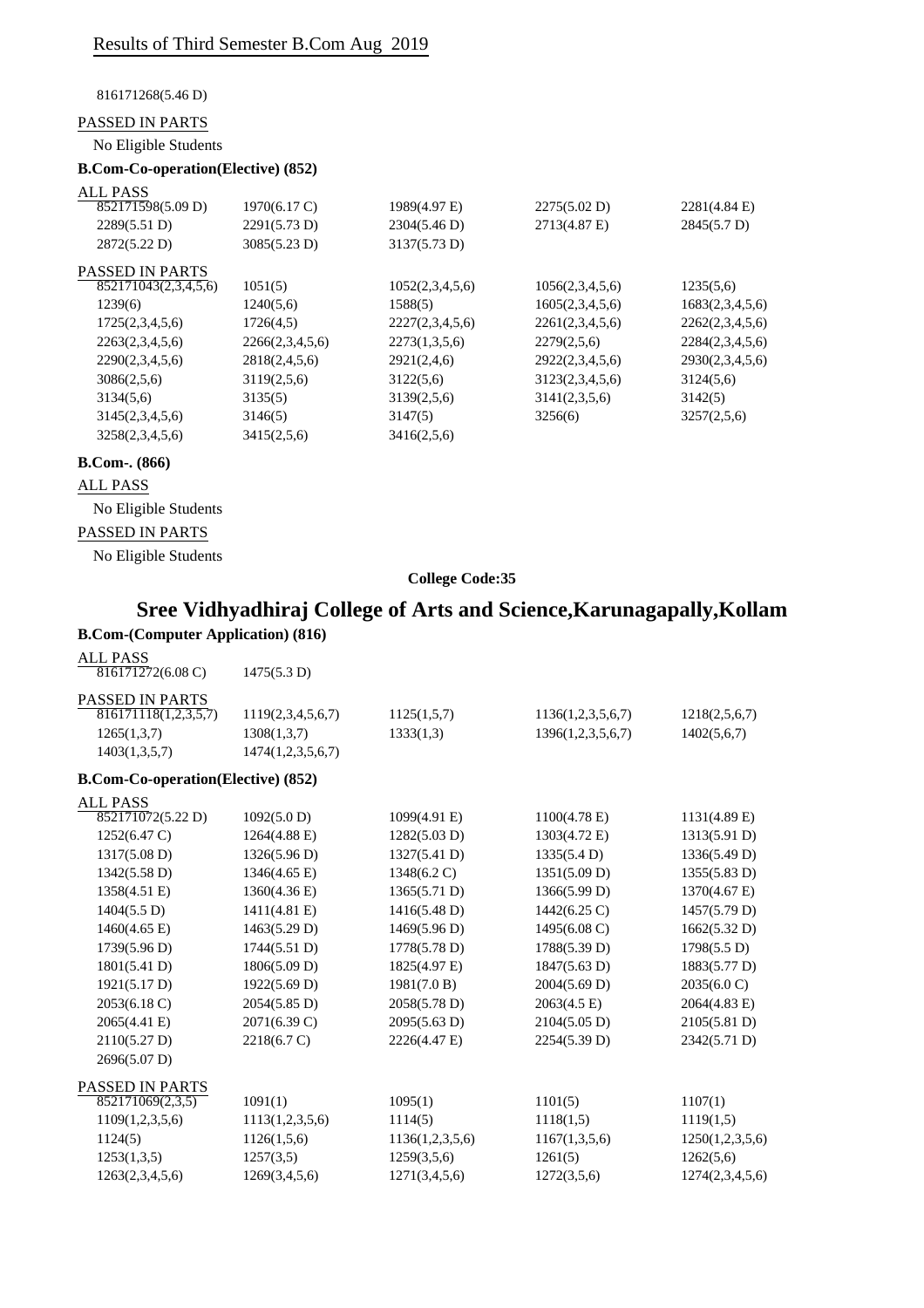| 1275(1,3,5,6)   | 1285(1,5)       | 1289(5)         | 1293(2,5,6)     | 1294(5)         |
|-----------------|-----------------|-----------------|-----------------|-----------------|
| 1302(5)         | 1320(5,6)       | 1333(3,5,6)     | 1338(2,3,4,5,6) | 1340(1,3,5,6)   |
| 1341(1,3,5,6)   | 1343(2,3,4,5,6) | 1350(3,5,6)     | 1354(3,4,5,6)   | 1356(1,5,6)     |
| 1373(1,2,3,5,6) | 1390(2,3,4,5,6) | 1395(1,3,5,6)   | 1444(1,2,3,6)   | 1461(1,5,6)     |
| 1468(1,5,6)     | 1532(2,3,4,5,6) | 1641(6)         | 1642(3,5,6)     | 1660(1)         |
| 1665(3,5,6)     | 1745(1,2,5,6)   | 1752(1,5,6)     | 1789(5)         | 1792(1,3,5,6)   |
| 1793(1,3,5,6)   | 1800(1)         | 1802(1,5,6)     | 1807(1,5,6)     | 1814(5)         |
| 1818(2,3,4,5,6) | 1819(3,5,6)     | 1820(3,5,6)     | 1837(2,3,4,5,6) | 1841(2,3,4,5,6) |
| 1846(2,3,4,5,6) | 1857(2,3,4,5,6) | 1858(4,5,6)     | 1859(5,6)       | 1861(3,5,6)     |
| 1877(1,2,3,5,6) | 1888(1,2,3,5,6) | 1892(3,5,6)     | 1896(1,3,5,6)   | 1910(1)         |
| 1911(5,6)       | 1915(3,5,6)     | 1916(3,4,5)     | 1923(1,5)       | 1953(1,3,5,6)   |
| 2006(1,2,3,5,6) | 2009(1,2,3,5,6) | 2020(2,3,4,5,6) | 2023(1,3,4,5)   | 2030(1,3,4,5,6) |
| 2031(3,4,5,6)   | 2032(5)         | 2034(3.5)       | 2055(1,3,5,6)   | 2057(1,3,5,6)   |
| 2061(1)         | 2067(5)         | 2070(1,2,3,5,6) | 2107(5)         | 2140(1,3,5,6)   |
| 2141(1,2,3,5,6) | 2225(2,3,4,5,6) | 2711(1,3,5,6)   | 2844(5)         | 3034(1)         |
| 3102(1,3,5,6)   |                 |                 |                 |                 |

#### **B.Com-. (866)**

| ALL PASS<br>$866171105(6.65 \text{ C})$ | 1434(5.56 D) |
|-----------------------------------------|--------------|
| PASSED IN PARTS<br>866171675(5)         | 1677(1,5)    |

**College Code:41**

### **S.N. College, Punalur**

#### **B.Com-(Computer Application) (816)**

#### ALL PASS

816171294(6.32 C)

#### PASSED IN PARTS

No Eligible Students

#### **B.Com-Co-operation(Elective) (852)**

| <b>ALL PASS</b>        |                        |                        |                 |                 |
|------------------------|------------------------|------------------------|-----------------|-----------------|
| 852172145(7.5 B)       | 2147(5.56 D)           | 2154(5.92 D)           | $2156(4.89)$ E) | 2157(5.33 D)    |
| 2164(5.4 D)            | 2167(5.53 D)           | $2169(6.05 \text{ C})$ | 2171(5.68 D)    | 2172(5.8 D)     |
| $2173(6.32 \text{ C})$ | $2175(6.06 \text{ C})$ | $2179(6.83 \text{ C})$ | 2183(5.14 D)    | 2184(5.54 D)    |
| 2956(5.09 D)           |                        |                        |                 |                 |
| <b>PASSED IN PARTS</b> |                        |                        |                 |                 |
| 852172144(5,6)         | 2146(4,5,6)            | 2148(2,3,4,5,6)        | 2149(1,4,5,6)   | 2150(5)         |
| 2151(1,5,6)            | 2152(1,5,6)            | 2155(2,3,4,5,6)        | 2158(1,6)       | 2160(1,4,5,6)   |
| 2161(5,6)              | 2162(1,5,6)            | 2165(6)                | 2166(5,6)       | 2170(1,4,6)     |
| 2178(1,5,6)            | 2180(1,3,5,6)          | 2181(1,3,5,6)          | 2182(1,3,4,5,6) | 2185(1,5,6)     |
| 2188(1,5,6)            | 2189(1,3,5,6)          | 2190(1,5,6)            | 2191(1,3,5,6)   | 2192(1,3,5,6)   |
| 2193(1,3,4,5)          | 2200(5,6)              | 2203(1,5,6)            | 2937(5,6)       | 2938(2,3,4,5,6) |
| 2954(3,4,5,6)          |                        |                        |                 |                 |
|                        |                        |                        |                 |                 |

#### **B.Com-. (866)**

ALL PASS

No Eligible Students

#### PASSED IN PARTS

 $866172654(1,3,5)$  2915(1,3,4,5)

**College Code:42**

### **S. G. College, Kottarakkara**

### **B.Com-(Computer Application) (816)** ALL PASS No Eligible Students PASSED IN PARTS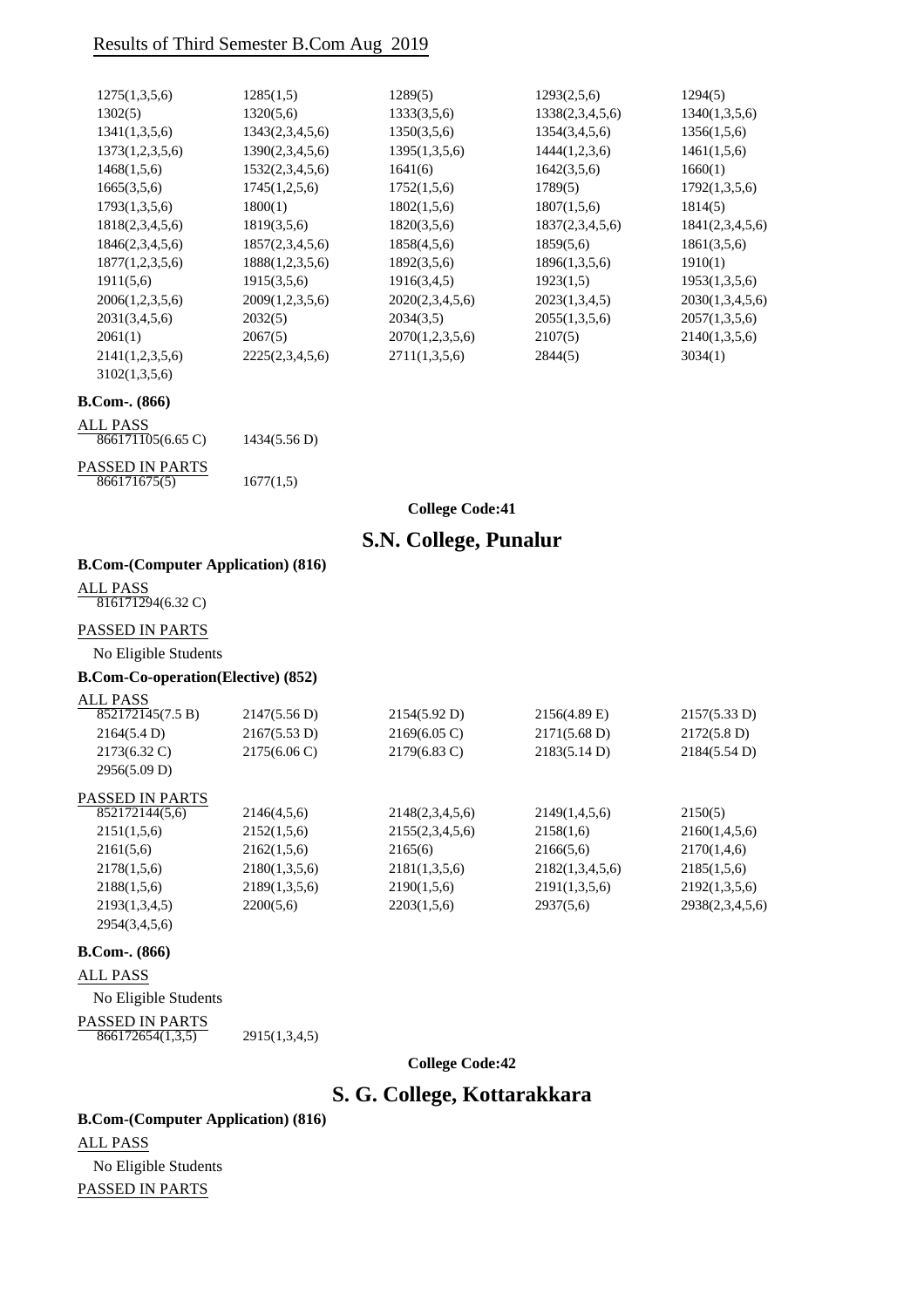816171309(3,4,5,7)

#### **B.Com-Co-operation(Elective) (852)**

| <b>ALL PASS</b>        |                 |                 |                 |                 |
|------------------------|-----------------|-----------------|-----------------|-----------------|
| 852171024(5.25 D)      | $1201(6.38)$ C) | 1202(5.51 D)    | 1206(6.77 C)    | 1207(5.83 D)    |
| 1208(4.91 E)           | 1209(6.02 C)    | 1211(5.42 D)    | 1212(6.45 C)    | 1213(6.15 C)    |
| 1215(6.26 C)           | 1216(4.67 E)    | 1217(5.87 D)    | 1218(5.14 D)    | 1223(5.26 D)    |
| 1224(5.84 D)           | 1225(5.35 D)    | 1243(5.11 D)    | 1244(6.37 C)    | 1246(4.63 E)    |
| $1325(5.67 \text{ D})$ | 1667(5.63 D)    | 2312(5.1 D)     | 2315(5.94 D)    | 2316(6.75 C)    |
| 2325(5.98 D)           | 2332(4.87 E)    | 2333(6.97 C)    | 2336(5.15 D)    | 2338(4.75 E)    |
| 2339(4.67 E)           | 2340(4.58 E)    | 2346(5.98 D)    | 2354(5.91 D)    | 2356(4.89 E)    |
| 2357(4.5 E)            | 2358(6.58 C)    | 2359(5.12 D)    | 2360(5.86 D)    | 2364(4.84 E)    |
| 2365(5.17 D)           | 2367(5.55 D)    | 2370(4.68 E)    | 2372(5.55 D)    | 2376(5.34 D)    |
| 2377(5.19 D)           | 2383(5.27 D)    | 2386(5.52 D)    | 2388(6.83 C)    | 2391(5.26 D)    |
| 2395(5.08 D)           | 2398(5.22 D)    | 2399(6.35 C)    | 2400(5.64 D)    | 2401(5.97 D)    |
| 2834(7.07 B)           | 3046(5.27 D)    | 3055(5.44 D)    | 3195(5.05 D)    | 3221(5.7 D)     |
| 3259(5.41 D)           | 3260(6.29 C)    | 3269(6.42 C)    |                 |                 |
| PASSED IN PARTS        |                 |                 |                 |                 |
| 852171023(3,5,6)       | 1203(3,4,5,6)   | 1204(3,4,5,6)   | 1210(3,4,5,6)   | 1219(3,6)       |
| 1222(3,5,6)            | 1226(3,4,5,6)   | 1227(3,4,5,6)   | 1229(3,4,5,6)   | 1247(1,3,4,5,6) |
| 2310(3,5,6)            | 2314(3,5,6)     | 2334(2,3,4,5,6) | 2335(1,3,6)     | 2341(5,6)       |
| 2344(2,3,4,5,6)        | 2347(3,5,6)     | 2355(1,2,3,4,6) | 2361(2,3,4,5,6) | 2362(2,3,4,5,6) |
| 2363(3,5,6)            | 2368(6)         | 2369(3,5,6)     | 2371(1,2,3,5,6) | 2373(1,3,4,5,6) |
| 2375(1,5,6)            | 2378(1,3,5,6)   | 2379(2,3,4,5,6) | 2380(5,6)       | 2381(1,5,6)     |
| 2382(2,3,4,5,6)        | 2384(3,5,6)     | 2387(3,5,6)     | 2389(1,5,6)     | 2390(1,5,6)     |
| 2393(1,3,5,6)          | 2394(2,3,4,5,6) | 3002(6)         |                 |                 |
| <b>B.Com-.</b> (866)   |                 |                 |                 |                 |
| <b>ALL PASS</b>        |                 |                 |                 |                 |
| 866171768(5.17 D)      | 1773(4.89 E)    | 1785(5.23 D)    | 1790(4.84 E)    | 1830(5.08 D)    |
| 1832(5.15 D)           | 1834(5.89 D)    | 1835(5.42 D)    | 1836(5.07 D)    | 1837(4.54 E)    |
| 1840(6.21 C)           | 1841(6.2 C)     | 1843(5.21 D)    | 1844(5.01 D)    | 2996(5.24 D)    |
| PASSED IN PARTS        |                 |                 |                 |                 |
| 866171765(3,4,5)       | 1769(1,2,3,5)   | 1772(3,4,5)     | 1783(1,2,3,5)   | 1786(1,2,4,5)   |
| 1820(3,5)              | 1833(1,2,3,4,5) | 1838(1,2,3,4,5) | 1839(1)         | 1842(1,2,3,5)   |
| 1845(1,2,3,4,5)        | 2997(1,3,5,6)   |                 |                 |                 |

**College Code:44**

### **M. S. M. College, Kayamkulam**

#### **B.Com-(Computer Application) (816)**

| <b>ALL PASS</b>                            |                        |                        |                        |                        |
|--------------------------------------------|------------------------|------------------------|------------------------|------------------------|
| 816171163(4.74 E)                          | $1164(4.76 \text{ E})$ | 1165(5.15 D)           | 1181(6.1 C)            | 1191(5.76 D)           |
| $1204(4.81)$ E)                            | 1217(5.76 D)           | 1219(5.22 D)           | $1252(6.04 \text{ C})$ | 1275(5.23 D)           |
| 1388(5.39 D)                               | 1523(5.63 D)           | $1524(5.47 \text{ D})$ | 1535(6.72 C)           | 1538(6.14 C)           |
| $1541(4.81)$ E)                            |                        |                        |                        |                        |
| <b>PASSED IN PARTS</b>                     |                        |                        |                        |                        |
| 816171040(1,2,3,4,5,6)                     | 1043(7)                | 1058(7)                | 1166(7)                | 1171(1,5,7)            |
| 1178(5)                                    | 1179(2,5,7)            | 1201(7)                | 1202(7)                | 1203(7)                |
| 1208(5,7)                                  | 1211(2,3,4,5,6,7)      | 1214(7)                | 1215(3,4,5,7)          | 1216(1,7)              |
| 1223(7)                                    | 1224(1,3,7)            | 1237(5,7)              | 1250(5,6,7)            | 1254(7)                |
| 1350(5,7)                                  | 1390(1,5,7)            | 1391(7)                | 1420(5,7)              | 1434(3)                |
| 1435(5)                                    | 1469(3,4)              | 1525(1,5,7)            | 1526(1,3,5,6,7)        | 1529(5,7)              |
| 1530(1,5,7)                                | 1531(1,3,4,5,7)        | 1532(1,5,7)            | 1533(1,3,7)            | 1534(1,7)              |
| 1536(7)                                    | 1539(1,3,5,7)          | 1540(1,7)              | 1542(5,6,7)            |                        |
| <b>B.Com-Co-operation</b> (Elective) (852) |                        |                        |                        |                        |
| <b>ALL PASS</b>                            |                        |                        |                        |                        |
| 852171013(5.61 D)                          | 1039(5.23 D)           | 1055(5.09 D)           | 1058(5.78 D)           | 1061(5.44 D)           |
| $1163(6.04 \text{ C})$                     | 1169(5.15 D)           | 1173(5.34 D)           | 1174(4.88 E)           | $1179(6.89 \text{ C})$ |
| 1185(5.13 D)                               | 1187(5.21 D)           | 1573(6.25 C)           | 1574(4.47 E)           | 1575(5.77 D)           |
|                                            |                        |                        |                        |                        |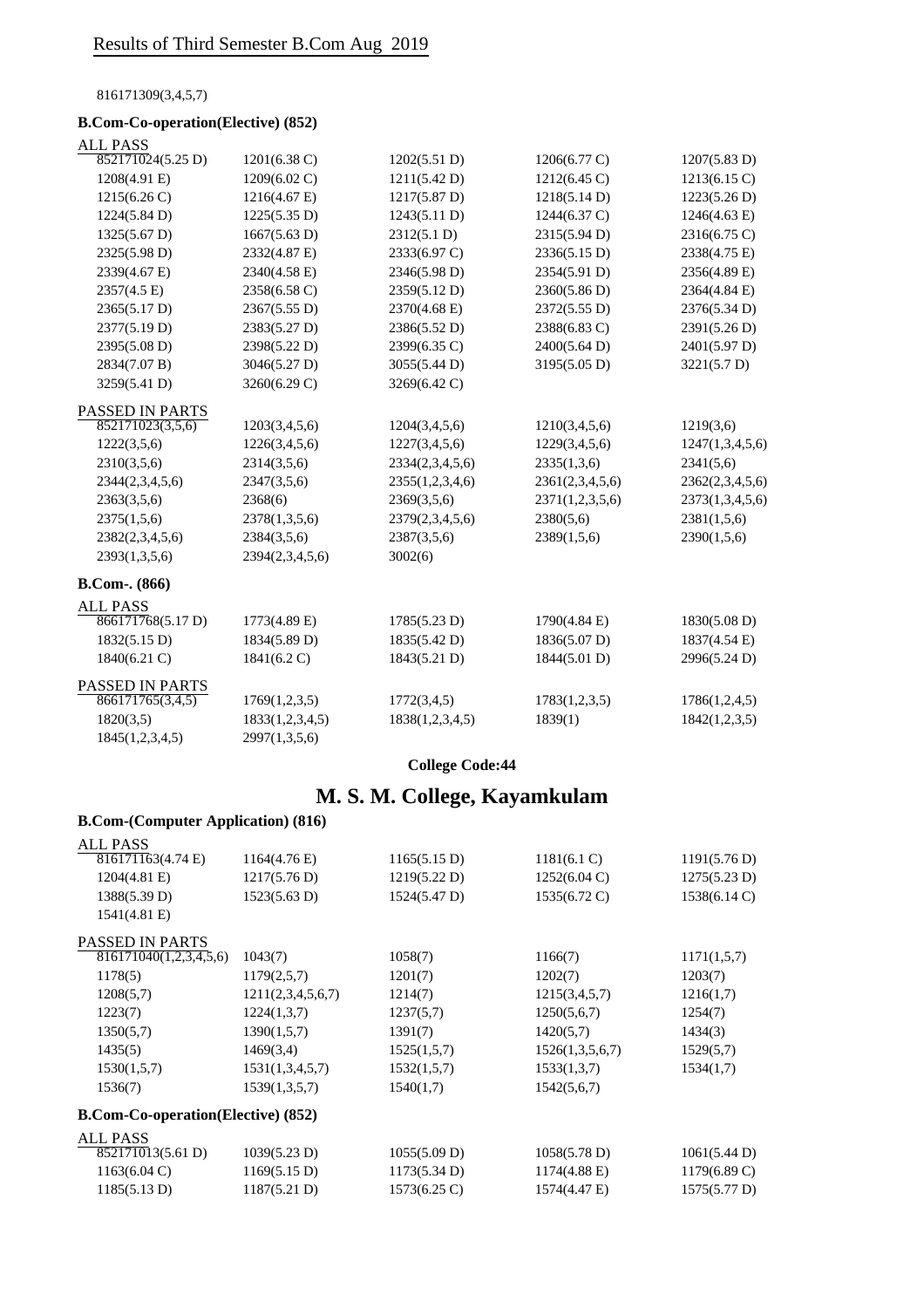| 1586(5.45 D)                            | 1593(4.37 E)           | 1596(4.95 E)           | 1599(5.53 D)    | $1603(4.77)$ E)        |
|-----------------------------------------|------------------------|------------------------|-----------------|------------------------|
| 1608(6.01 C)                            | 1616(5.04 D)           | $1622(6.23 \text{ C})$ | 1627(5.63 D)    | 1629(6.72 C)           |
| 1630(6.44 C)                            | 1674(6.7 C)            | 1686(5.51 D)           | 1692(5.56 D)    | 1710(4.76 E)           |
| 1718(5.1 D)                             | 1971(4.76 E)           | 1974(5.05 D)           | 1984(5.09 D)    | 1988(5.18 D)           |
| 2213(5.36 D)                            | 2260(4.73 E)           | 2265(4.99 E)           | 2267(5.03 D)    | 2268(4.9 E)            |
| 2282(5.9 D)                             | 2285(5.15 D)           | 2294(5.37 D)           | 2295(4.97 E)    | 2299(5.77 D)           |
| 2733(5.65 D)                            | 2747(4.72 E)           | 2750(5.81 D)           | 2756(5.0 D)     | 2788(6.23 C)           |
| 2801(4.81 E)                            | 2806(5.74 D)           | 2836(5.46 D)           | 2909(5.04 D)    | 2929(6.82 C)           |
| 2946(4.54 E)                            | 2962(5.98 D)           | 2982(5.07 D)           | 3158(5.07 D)    | 3312(5.17 D)           |
| 3350(5.32 D)                            | 3361(5.57 D)           | 3362(5.11 D)           | 3364(5.52 D)    | 3369(5.41 D)           |
| 3371(4.92 E)                            | 3372(5.12 D)           | 3374(6.94 C)           | 3380(5.51 D)    | 3390(6.11 C)           |
| 3391(5.77 D)                            | 3392(5.05 D)           | 3393(5.28 D)           | 3395(4.54 E)    | 3396(5.1 D)            |
| 3405(5.64 D)                            | 3412(4.86 E)           |                        |                 |                        |
| PASSED IN PARTS<br>852171005(2,3,4,5,6) |                        |                        |                 |                        |
|                                         | 1015(1,3,6)            | 1021(4)                | 1041(1)         | 1053(1,3,5,6)          |
| 1116(1,3,5,6)                           | 1141(3)                | 1154(1,3)              | 1157(1,3,5)     | 1168(3,5)              |
| 1170(2,3,5,6)                           | 1171(2,3,4,5,6)        | 1172(2,3,4,5,6)        | 1180(3,5)       | 1181(5)                |
| 1182(3,5)                               | 1183(1,3,5,6)          | 1184(3,6)              | 1186(1,3,4,5,6) | 1188(3)                |
| 1189(3)                                 | 1508(6)                | 1576(3,5,6)            | 1577(3,5)       | 1578(2,3,4,5,6)        |
| 1579(3,5,6)                             | 1582(1,2,3,5,6)        | 1583(3,5,6)            | 1585(3,6)       | 1587(3,6)              |
| 1590(2,3,4,5,6)                         | 1591(2,3,4,5,6)        | 1592(3,6)              | 1595(3,4,5,6)   | 1597(3,6)              |
| 1601(3)                                 | 1602(6)                | 1606(3,4,5,6)          | 1607(3,6)       | 1609(2,3,4,5,6)        |
| 1612(4,6)                               | 1614(2,3,4,5,6)        | 1617(6)                | 1621(6)         | 1623(1,4,6)            |
| 1625(1,4,6)                             | 1626(3,6)              | 1631(5,6)              | 1655(6)         | 1656(6)                |
| 1657(5)                                 | 1658(5)                | 1659(6)                | 1666(6)         | 1679(6)                |
| 1708(6)                                 | 1709(6)                | 1815(5,6)              | 1944(5,6)       | 1972(5,6)              |
| 1973(2,3,4,5,6)                         | 1975(1,2,3,5,6)        | 1986(1,2,3,5,6)        | 1987(1,2,5,6)   | 1990(1,4,6)            |
| 2015(2,3,4,5,6)                         | 2019(2,6)              | 2113(2,5)              | 2214(5,6)       | 2259(1,2,3,6)          |
| 2264(3,6)                               | 2270(1,3,4,5,6)        | 2272(3)                | 2274(1,3,5,6)   | 2280(1,3,4,5,6)        |
| 2292(2,3,4,5,6)                         | 2300(1,3,4,5,6)        | 2571(3,4,5,6)          | 2578(3,4,5,6)   | 2657(3,6)              |
| 2729(3,5,6)                             | 2730(6)                | 2735(3,5,6)            | 2736(6)         | 2741(3,5,6)            |
| 2742(2,3,4,5,6)                         | 2744(5,6)              | 2751(3,5,6)            | 2755(2,3,5,6)   | 2763(3,5)              |
| 2769(3,5)                               | 2771(1)                | 2772(3,5)              | 2777(2,3,4,5,6) | 2783(1,3,5)            |
| 2799(3)                                 | 2804(5)                | 2861(6)                | 2927(3)         | 2958(2,3,4,5,6)        |
| 3004(1)                                 | 3008(6)                | 3130(2,3,4,5,6)        | 3151(1,3)       | 3152(1,3,5,6)          |
| 3156(1)                                 | 3161(6)                | 3163(1,4,5,6)          | 3164(6)         | 3172(1,5)              |
| 3289(6)                                 | 3292(1,3,5,6)          | 3355(1,2,3,5,6)        | 3356(1,3,6)     | 3359(2,3,4,5,6)        |
| 3360(3,4,6)                             | 3365(2,3,4,5,6)        | 3370(2,3,4,5,6)        | 3373(1,4,5,6)   | 3375(4,5,6)            |
| 3377(2,3,4,5,6)                         | 3381(2,4,6)            | 3382(2,3,4,5,6)        | 3383(2,3,4,5,6) | 3384(6)                |
| 3387(2,4,6)                             | 3388(4,6)              | 3389(1,2,4,6)          | 3398(6)         | 3399(2,3,4,6)          |
| 3401(1,4,6)                             | 3402(4,5,6)            | 3403(1,2,4,6)          | 3404(2,3,4,5,6) | 3406(1,2,3,4,6)        |
| 3407(2,4,6)                             | 3408(2,3,4,5,6)        | 3410(2,3,4,5,6)        | 3411(2,3,4,5,6) | 3414(5,6)              |
| 3418(5)                                 |                        |                        |                 |                        |
| <b>B.Com-. (866)</b>                    |                        |                        |                 |                        |
| <b>ALL PASS</b>                         |                        |                        |                 |                        |
| 866171020(5.78 D)                       | $1023(4.68 \text{ E})$ | 1025(5.55 D)           | 1099(4.92 E)    | $1113(6.36 \text{ C})$ |
| $1424(5.64 \text{ D})$                  | 1451(5.52 D)           | 1797(4.85 E)           | 2158(6.56 C)    | 2274(5.3 D)            |
| 2297(4.92 E)                            | 2298(4.71 E)           | 2309(4.49 E)           | 2321(4.65 E)    | 2350(4.63 E)           |
| PASSED IN PARTS<br>866171006(2,3,4,5,6) | 1019(1,5)              | 1051(5)                | 1059(1,5)       | 1061(4)                |
| 1098(4,5)                               | 1130(2,3,4,5,6)        | 1417(1,3,5)            | 1418(1,2,3,5)   | 1419(5)                |
| 1433(5)                                 | 1453(1,2,3,4,5)        | 1482(2,3,4,5,6)        | 1491(4)         | 1519(1,3,4,5)          |
| 1563(2,3,4,5,6)                         | 1903(2,3,5)            | 2017(2,5)              | 2018(1,2,3,5)   | 2048(1,2,3,5)          |
|                                         | 2131(1,3,5)            | 2179(1,2,3,5)          |                 | 2263(5)                |
| 2075(3,5)<br>2272(1,2,3,4,5)            | 2275(1,3)              |                        | 2255(3,5)       |                        |
|                                         |                        | 2280(3,5)              | 2296(1,3,5)     | 2301(1,3,5)            |
| 2303(1,2,3,5)                           | 2306(1,3,5)            | 2310(2,3,5)            | 2347(5)         | 2670(1,2,3,5)          |
| 2737(3,5)                               | 2738(3,5)              | 2766(2,3,4,5)          | 2826(1,2,4,5)   | 2876(1,2,3,5)          |
| 3062(1,2,3,5)                           | 3129(3)                | 3141(3)                | 3149(4,5)       | 3150(2,3,4,5,6)        |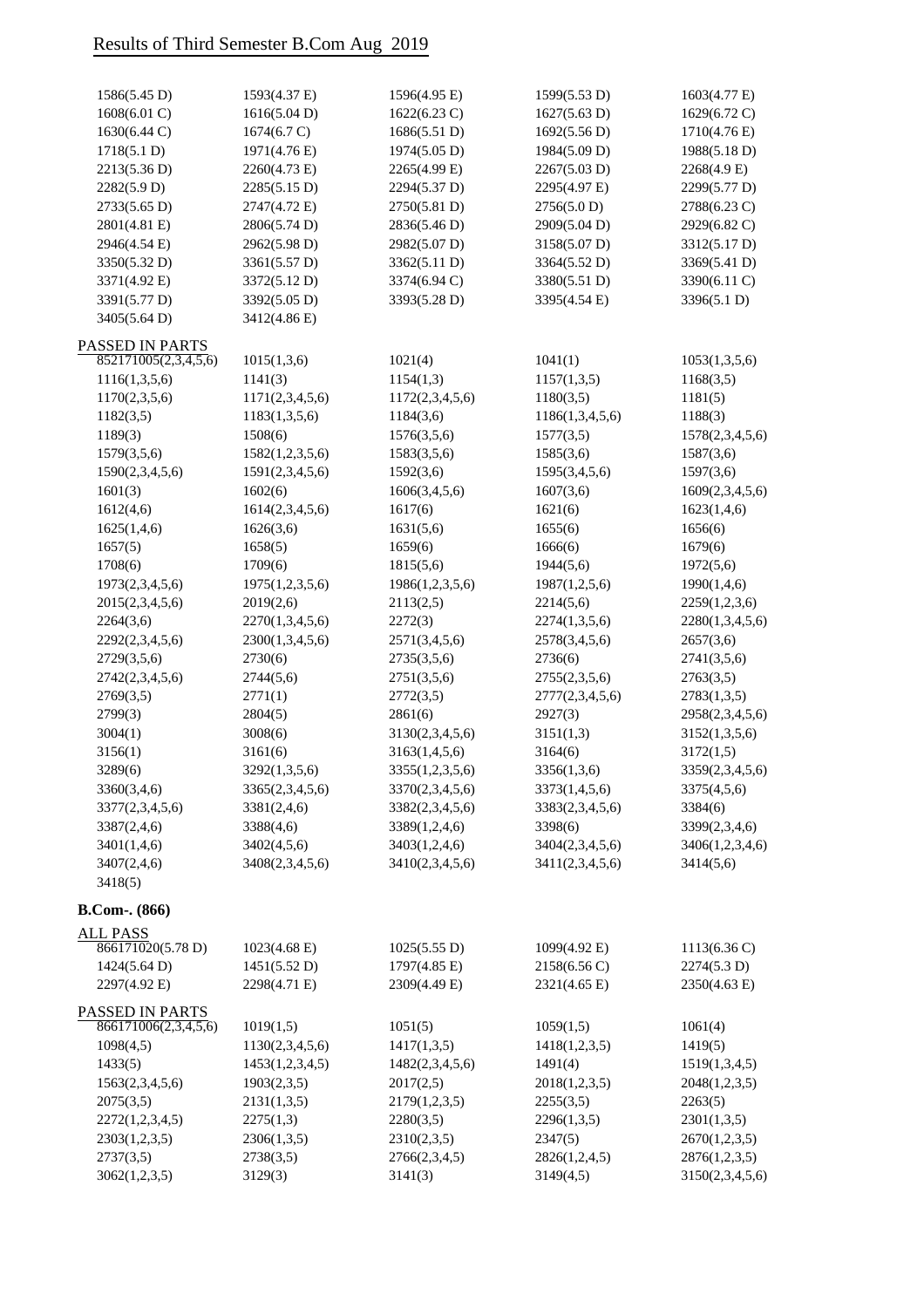### **S. D. College, Alappuzha B.Com-(Computer Application) (816)** ALL PASS PASSED IN PARTS **B.Com-Co-operation(Elective) (852)** ALL PASS PASSED IN PARTS **B.Com-. (866)** ALL PASS PASSED IN PARTS  $\frac{124 \times 135}{816171205(5.7 \text{ D})}$  1328(5.4 D) 1491(4.95 E) 816171418(7) 1421(3,6,7) 1424(1,3,7) 1425(3,7) 1428(3,7) 1429(7) 1430(7) 1432(1,3,5,6,7) 1433(7) 1505(3,7) 852171003(6.75 C) 1731(5.25 D) 1776(5.33 D) 1783(5.35 D) 1785(5.28 D) 1790(5.76 D) 2119(6.36 C) 2237(5.9 D) 2239(5.08 D) 2447(4.71 E) 2942(5.92 D)  $\overline{852171248(2,3,4,5,6)}$  1762(3,6) 1773(3,6) 1777(1,3,4,6) 1786(4,5,6) 1799(2,3,4,5,6) 2116(3) 2117(2,3,4,5,6) 2125(3,5,6) 2238(2,3,4,5,6) 2243(4,5,6) 2244(3,5,6) 2247(6) 2248(3) 2426(3) 3065(2,3,4,5,6) 866172526(4.43 E) 3116(4.84 E)

 $866171496(3,5)$  1805(1,3)

**College Code:48**

### **S.N. College, Cherthala**

#### **B.Com-(Computer Application) (816)**

| ALL PASS               |                        |                        |                        |                        |
|------------------------|------------------------|------------------------|------------------------|------------------------|
| 816171001(6.31 C)      | 1014(5.06 D)           | 1018(5.17 D)           | 1019(5.83 D)           | 1020(5.16 D)           |
| 1031(5.7 D)            | 1032(5.33 D)           | 1039(5.15 D)           | $1047(4.82)$ E)        | 1059(5.56 D)           |
| 1143(5.7 D)            | 1144(5.01 D)           | 1146(5.3 D)            | 1160(5.33 D)           | 1180(5.89 D)           |
| $1256(5.65 \text{ D})$ | $1259(6.56 \text{ C})$ | $1262(6.23 \text{ C})$ | $1269(6.48 \text{ C})$ | $1271(5.87 \text{ D})$ |
| $1276(6.02 \text{ C})$ | 1282(5.7 D)            | 1339(5.92 D)           | 1405(6.0 D)            | 1498(6.76 C)           |
| PASSED IN PARTS        |                        |                        |                        |                        |
| 816171006(2,3,4,7)     | 1007(2,3,7)            | 1008(1,3,5,7)          | 1009(2,3,5,7)          | 1010(3,7)              |
| 1012(3,7)              | 1013(2,5,7)            | 1016(2,3,5,7)          | 1017(1,2,3,7)          | 1021(2,3,4,5,6,7)      |
| 1023(7)                | 1024(3,7)              | 1025(3,7)              | 1028(7)                | 1030(3)                |
| 1034(7)                | 1035(3,7)              | 1045(7)                | 1046(3,7)              | 1048(3,7)              |
| 1050(3,5,6,7)          | 1052(7)                | 1053(3,5,7)            | 1056(3,7)              | 1057(2,3,4,5,6,7)      |
| 1060(3,7)              | 1061(1,2,3,5,7)        | 1062(3,7)              | 1063(3,5,7)            | 1064(2,3,7)            |
| 1065(3)                | 1138(3,6,7)            | 1141(1,2,3,7)          | 1147(1,3,5,6,7)        | 1150(3,5,7)            |
| 1261(2,3,4,5,6,7)      | 1266(3,5,7)            | 1267(3,5,7)            | 1274(2,3,4,5,6)        | 1281(2,3,4,5,6,7)      |
| 1304(2,3,4,5,6,7)      | 1311(2,3,4,5,6,7)      | 1327(2,3,4,5,6,7)      | 1329(2,3,4,5,6,7)      | 1331(7)                |
| 1379(2,3,5,7)          | 1423(2,3,4,5,6,7)      | 1446(2,3,4,6,7)        | 1477(2,3,4,5,6,7)      | 1478(6)                |
| 1481(7)                | 1497(2,3,4,5,6,7)      | 1522(1,2,7)            |                        |                        |
|                        |                        |                        |                        |                        |

#### **B.Com-Co-operation(Elective) (852)**

#### ALL PASS

No Eligible Students

PASSED IN PARTS

No Eligible Students

#### **B.Com-. (866)**

ALL PASS

No Eligible Students

### **College Code:46**